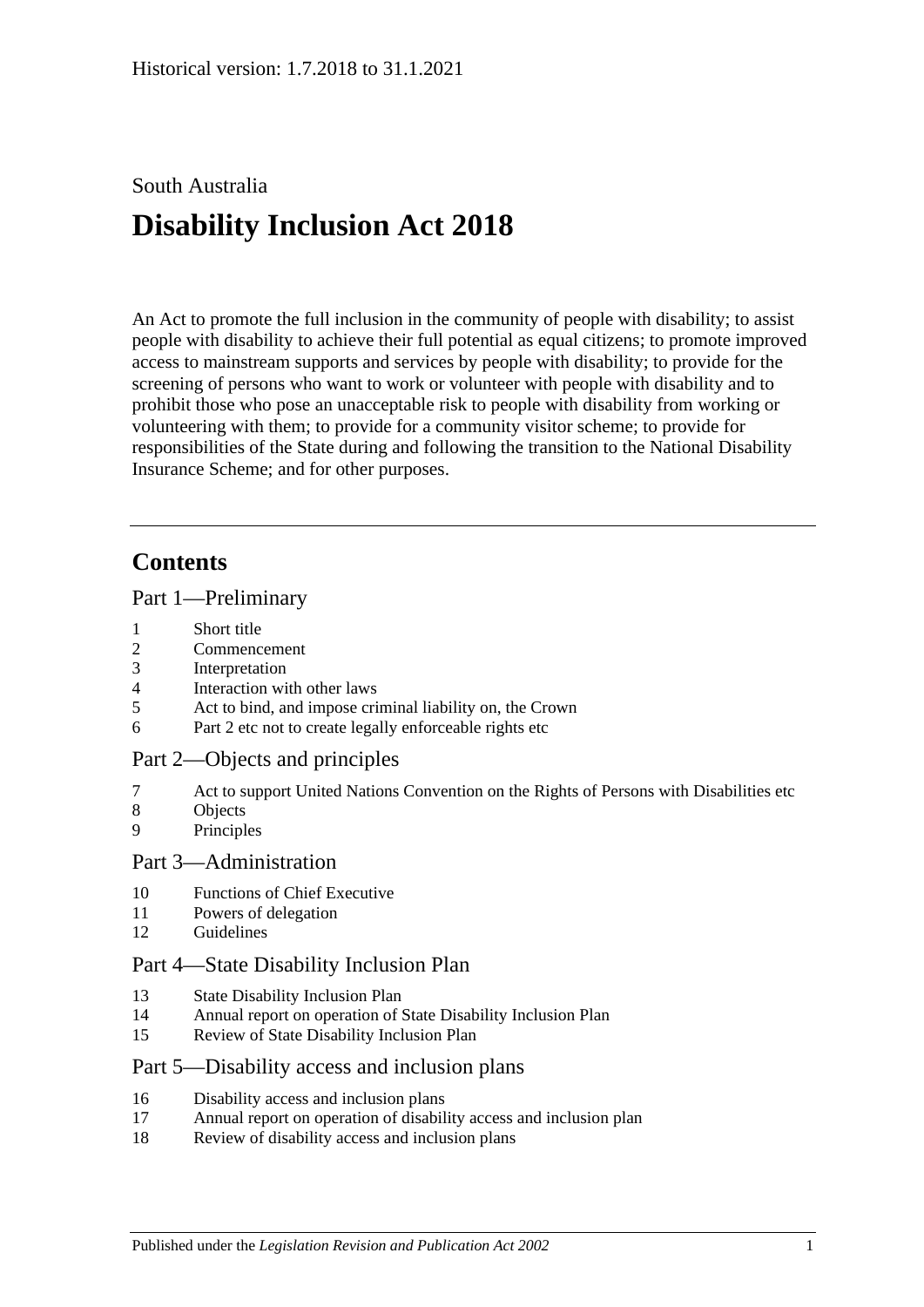## Part [6—Screening of persons working with people with disability](#page-10-2)

- 19 [Interpretation](#page-10-3)
- 20 [Working with people with disability](#page-11-0)
- 21 [Certain persons prohibited from working with people with disability](#page-11-1)
- 22 Working [with people with disability without current screening check prohibited](#page-12-0)
- 23 [Regulations to set out scheme for screening checks](#page-12-1)

### Part [7—Community Visitor Scheme](#page-13-0)

24 [Community Visitor Scheme](#page-13-1)

### Part [8—National Disability Insurance Scheme](#page-13-2)

25 [Regulations for the purpose of implementing etc the National Disability Insurance Scheme](#page-13-3)

### Part [9—Information gathering and sharing](#page-14-0)

- 26 [Chief Executive may require State authority to provide report](#page-14-1)<br>27 Sharing of information between certain persons and bodies
- [Sharing of information between certain persons and bodies](#page-14-2)
- 28 Interaction with *[Public Sector \(Data Sharing\) Act](#page-15-0) 2016*

### Part [10—Miscellaneous](#page-15-1)

- 29 [Confidentiality](#page-15-2)
- 30 [Victimisation](#page-16-0)
- 31 [Service](#page-17-0)
- 32 [Review of Act](#page-17-1)
- 33 [Regulations](#page-17-2)

## Schedule [1—Related amendments, transitional provisions and repeal](#page-18-0)

## Part 1—Preliminary

1 [Amendment provisions](#page-18-1)

## Part 2—Amendment of *Carers Recognition Act 2005*

2 [Amendment of section 5—Meaning of carer](#page-18-2)

## Part 3—Amendment of *Disability Services Act 1993*

3 [Repeal of sections 5B and 5C](#page-18-3)

## Part 4—Amendment of *Intervention Orders (Prevention of Abuse) Act 2009*

4 [Amendment of section 3—Interpretation](#page-19-0)

## Part 5—Repeal of *Disability Services Act 1993*

5 Repeal of *[Disability Services Act](#page-19-1) 1993*

## [Legislative history](#page-20-0)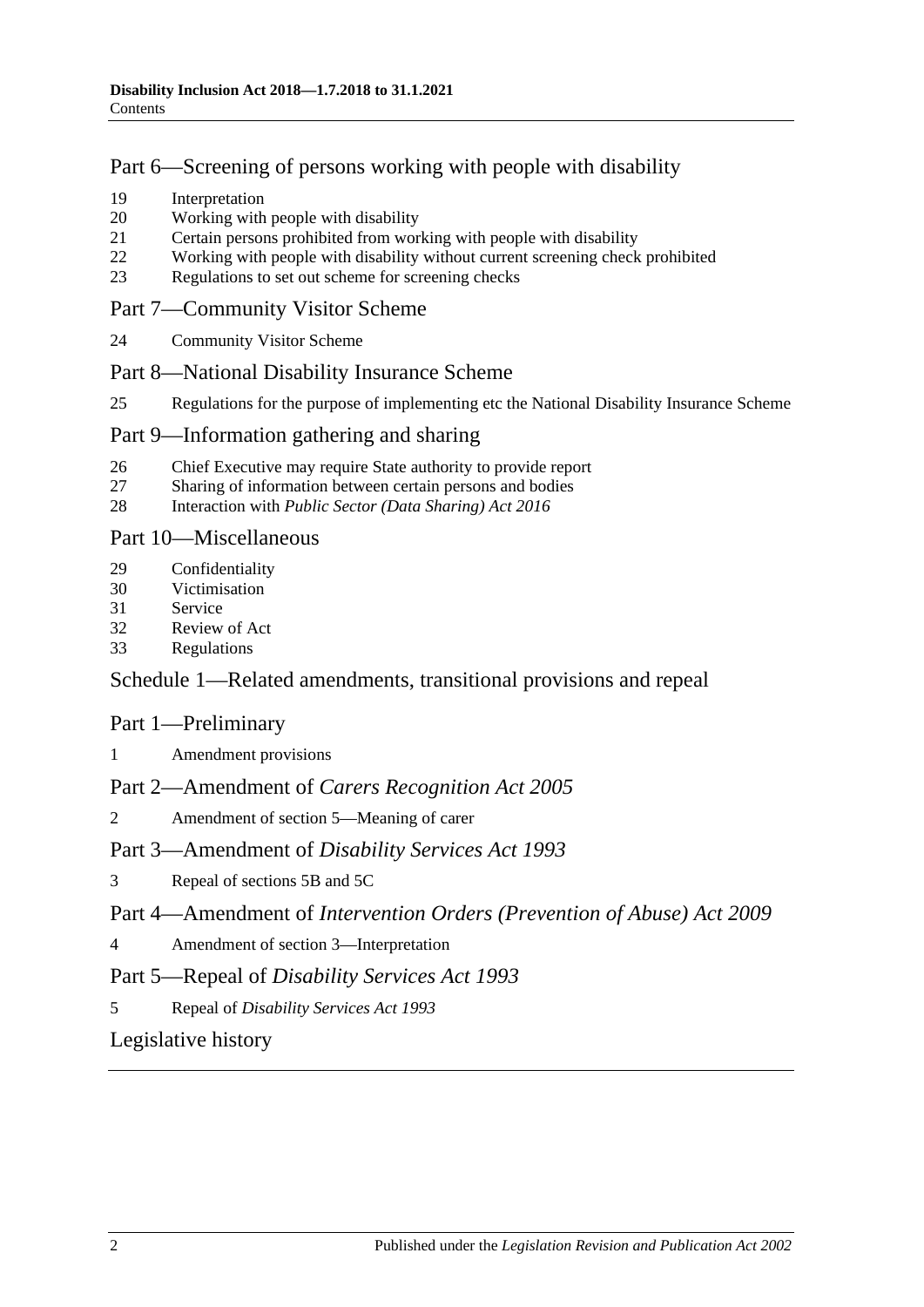### <span id="page-2-0"></span>**The Parliament of South Australia enacts as follows:**

## **Part 1—Preliminary**

### <span id="page-2-1"></span>**1—Short title**

This Act may be cited as the *Disability Inclusion Act 2018*.

### <span id="page-2-2"></span>**2—Commencement**

- (1) This Act will come into operation on a day to be fixed by proclamation.
- (2) Section 7(5) of the *[Acts Interpretation Act](http://www.legislation.sa.gov.au/index.aspx?action=legref&type=act&legtitle=Acts%20Interpretation%20Act%201915) 1915* does not apply to this Act or to a provision of this Act.

### <span id="page-2-3"></span>**3—Interpretation**

(1) In this Act, unless the contrary intention appears—

*Chief Executive* means the Chief Executive of the administrative unit of the Public Service that is responsible for assisting a Minister in the administration of this Act;

*community visitor* means a community visitor appointed under [Part](#page-13-0) 7;

*disability*, in relation to a person, includes long-term physical, psycho-social, intellectual, cognitive, neurological or sensory impairment, or a combination of any of these impairments, which in interaction with various barriers may hinder the person's full and effective participation in society on an equal basis with others;

*disability access and inclusion plan*, in relation to a State authority, means the disability access and inclusion plan, as in force from time to time, prepared by the State authority under [section](#page-9-2) 16;

*National Disability Insurance Scheme* or *NDIS* means the National Disability Insurance Scheme under the *National Disability Insurance Scheme Act 2013* of the Commonwealth;

*State authority* means—

- (a) an administrative unit (within the meaning of the *[Public Sector Act](http://www.legislation.sa.gov.au/index.aspx?action=legref&type=act&legtitle=Public%20Sector%20Act%202009) 2009*); or
- (b) an agency or instrumentality of the Crown, or agency or instrumentality of the Crown of a class, prescribed by the regulations for the purposes of this paragraph; or
- (c) a local council constituted under the *[Local Government Act](http://www.legislation.sa.gov.au/index.aspx?action=legref&type=act&legtitle=Local%20Government%20Act%201999) 1999*; or
- (d) any other person or body, or person or body of a class, declared by the regulations to be included in the ambit of this paragraph for the purposes of this Act,

but does not include a person or body, or person or body of a class, declared by the regulations to be excluded from the ambit of this definition for the purposes of this Act;

*State Disability Inclusion Plan* means the State Disability Inclusion Plan prepared under [section](#page-7-3) 13, as in force from time to time.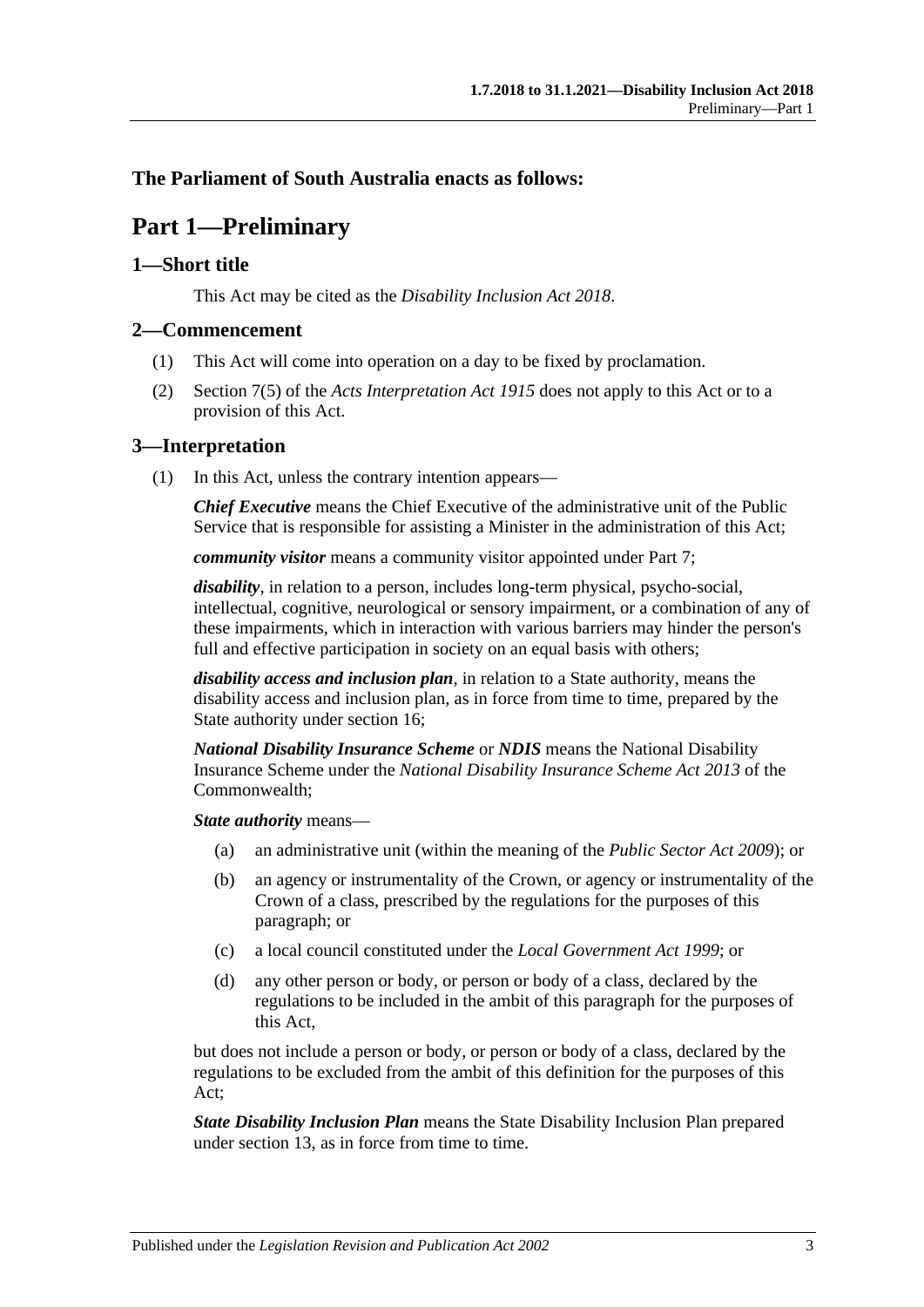(2) For the purposes of this Act, a reference to *mainstream supports and services* will be taken to be a reference to supports and services (however described) that are not NDIS-funded supports and services.

### <span id="page-3-0"></span>**4—Interaction with other laws**

Except where the contrary intention appears, the provisions of this Act are in addition to, and do not derogate from, any other Act or law.

### <span id="page-3-1"></span>**5—Act to bind, and impose criminal liability on, the Crown**

- (1) This Act binds the Crown in right of this jurisdiction and, in so far as the legislative power of the Parliament permits, the Crown in all its other capacities.
- (2) The Crown is liable for an offence against this Act.
- (3) If the Crown is guilty of an offence against this Act, the penalty that may be imposed on the Crown is the penalty that may be imposed on a body corporate.

### <span id="page-3-2"></span>**6[—Part](#page-3-3) 2 etc not to create legally enforceable rights etc**

[Part](#page-3-3) 2 of this Act, the State Disability Inclusion Plan and disability access and inclusion plans are an expression of policy and do not in themselves—

- (a) create legally enforceable rights or entitlements; or
- (b) affect existing rights or liabilities (whether of a substantive, procedural or other nature).

## <span id="page-3-3"></span>**Part 2—Objects and principles**

### <span id="page-3-4"></span>**7—Act to support United Nations Convention on the Rights of Persons with Disabilities etc**

It is the intention of the Parliament of South Australia that, to such an extent as may be reasonably practicable, the operation, administration and enforcement of this Act is to support and further the principles and purposes of the *United Nations Convention on the Rights of Persons with Disabilities*, as well any other relevant international human rights instruments affecting people with disability, as in force from time to time.

#### <span id="page-3-5"></span>**8—Objects**

The objects of this Act include—

- (a) acknowledging that people with disability have the same human rights as other members of the community and that the State and the community have a responsibility to facilitate the exercise of those rights; and
- (b) promoting the independence and social and economic inclusion of people with disability; and
- (c) providing safeguards in relation to the delivery of all supports and services for people with disability; and
- (d) providing a framework to support a whole of Government approach to improving the inclusion of all South Australians with disability in all areas of life in this State; and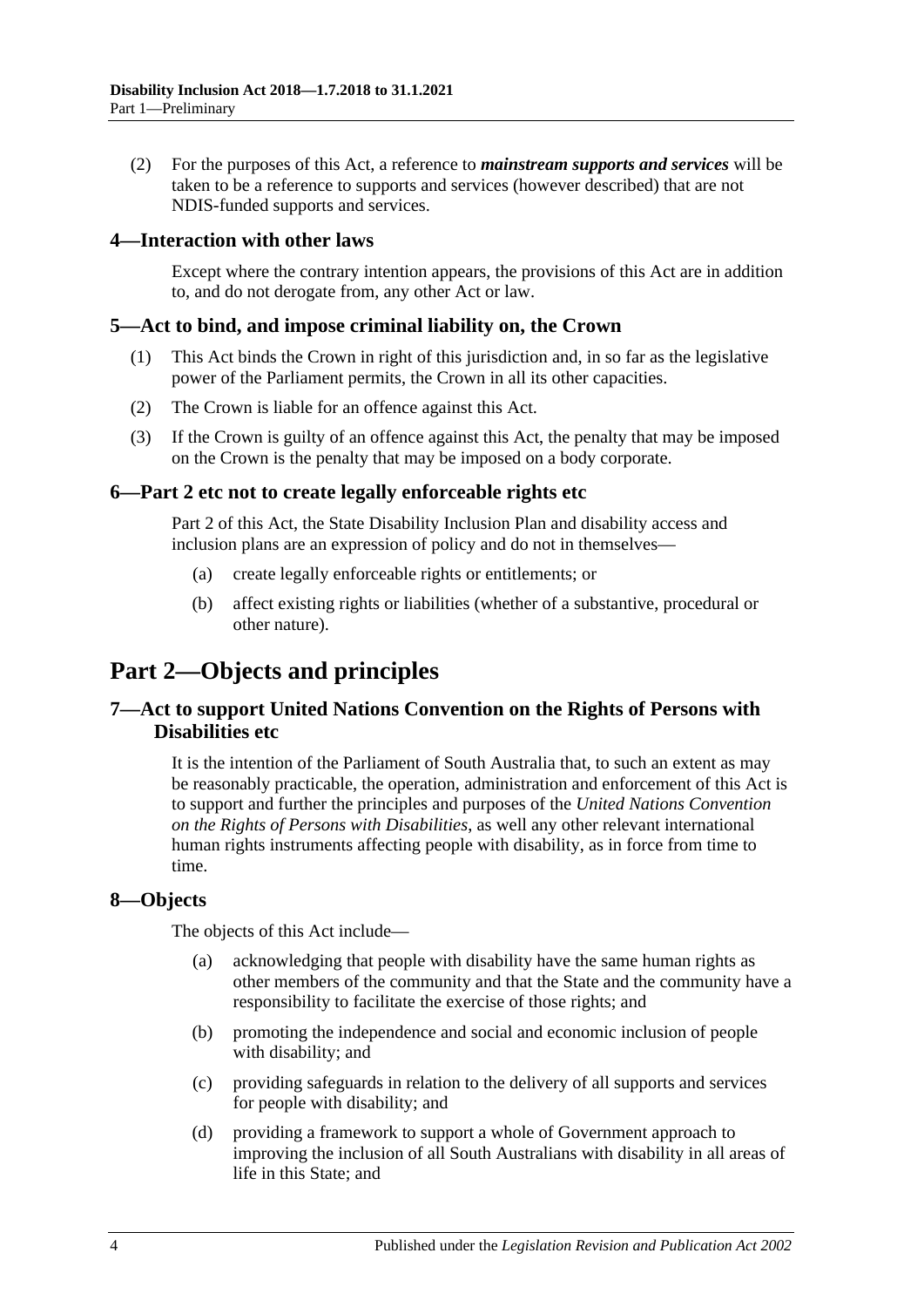(e) articulating and facilitating the roles of the State during and following the transition to the National Disability Insurance Scheme.

### <span id="page-4-0"></span>**9—Principles**

- (1) The following principles are to be observed in the operation, administration and enforcement of this Act:
	- (a) people with disability have the same fundamental human rights and responsibilities, and the same right to autonomy, as other members of the community;
	- (b) people with disability have an inherent right to respect for their worth and dignity as individuals;
	- (c) people with disability have the right to participate in and contribute to social and economic life and should be supported to develop and enhance their ability to do so;
	- (d) people with disability have the right to realise their physical, social, sexual, reproductive, emotional and intellectual capacities;
	- (e) people with disability have the right to make decisions that affect their lives including decisions involving risk to the full extent of their capacity to do so;
	- (f) in cases where a person with disability wants or requires assistance in making a decision, supported decision-making is to be preferred over substituted decision-making;
	- (g) people with disability have the right to access information in a way that is appropriate for their disability and cultural background, to enable them to make informed choices;
	- (h) people with disability have the right to respect for their cultural or linguistic diversity, age, gender, sexual orientation and religious beliefs;
	- (i) people with disability have the same rights to privacy and confidentiality as other members of the community;
	- (j) people with disability have the right to live free from neglect, abuse and exploitation;
	- (k) people with disability have the same rights as other members of the community to pursue complaints and access justice;
	- (l) the crucial role of families, carers and other significant persons in the lives of people with disability, and the importance of preserving relationships with families, carers and other significant persons, is to be acknowledged and respected;
	- (m) people with disability are free to associate with families, carers and other persons as they see fit, and should be supported where necessary to engage in family, social and friendship activities;
	- (n) the needs of children with disability as they develop, and their rights as equal members of the community, are to be acknowledged and respected;
	- (o) the changing abilities, strengths, goals and needs of people with disability as they age are to be acknowledged and respected.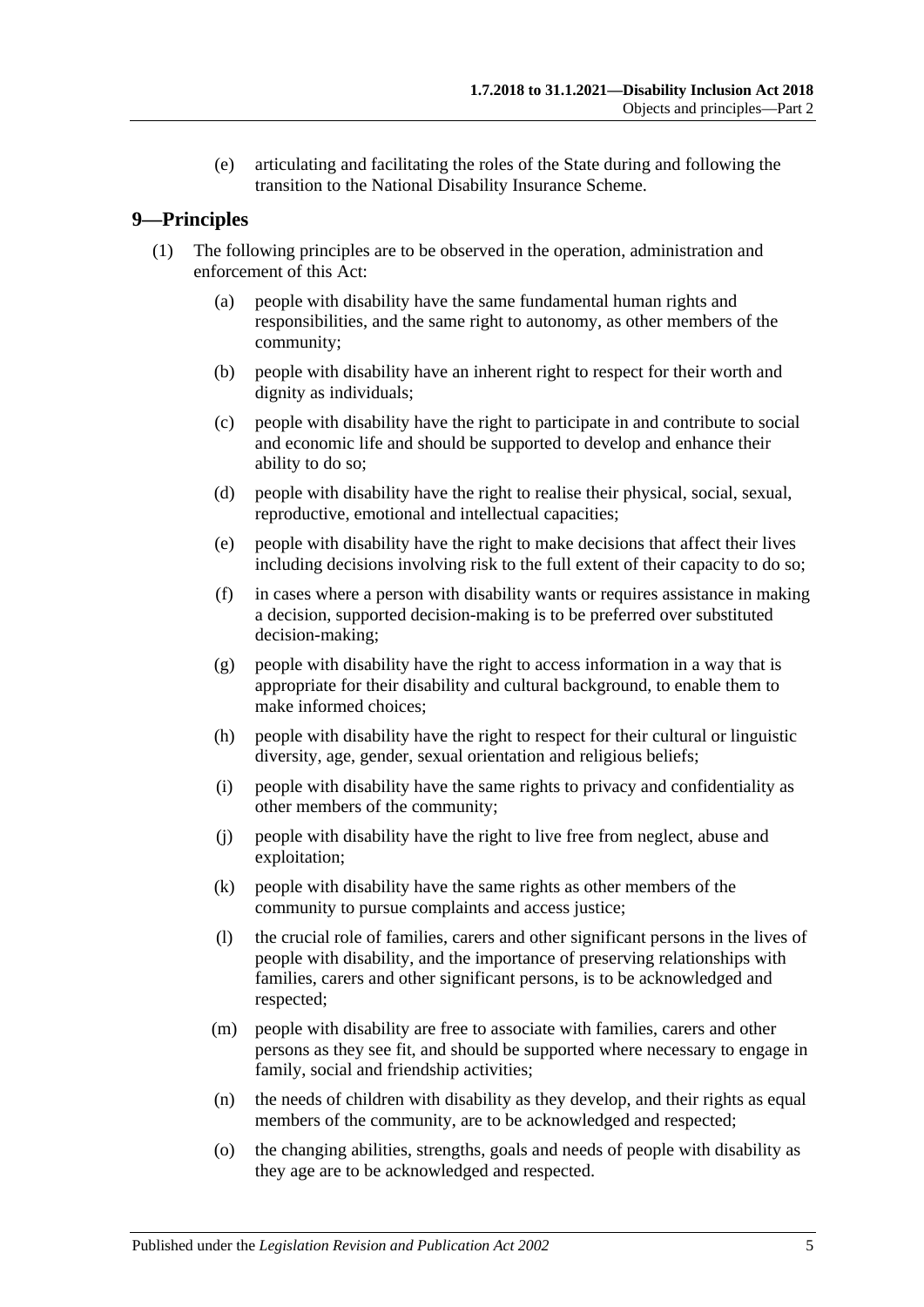- (2) In addition to the principles set out in any other provision of this section, the following risks and principles are to be acknowledged and addressed in the operation, administration and enforcement of this Act as it relates to women with disability:
	- (a) many women with disability face multiple disadvantages and are potentially more vulnerable to risk of abuse or exploitation;
	- (b) the provision of mainstream supports and services to women with disability should recognise and seek to address such disadvantage and vulnerability, and should be informed by working in partnership with women with disability to enhance their lives.
- <span id="page-5-0"></span>(3) In addition to the principles set out in any other provision of this section, the following risks and principles are to be acknowledged and addressed in the operation, administration and enforcement of this Act as it relates to children with disability:
	- (a) children with disability have the right to a full life in conditions that ensure the child's dignity, promote self-reliance and facilitate the child's active and full participation in family, cultural and social life;
	- (b) decisions affecting children with disability under this Act should be child-centred;
	- (c) without limiting [paragraph](#page-5-0) (b), the responsibilities, rights and duties of a parent or other person legally responsible for a child with disability must also be considered in relation to giving appropriate direction and guidance for the child's welfare;
	- (d) the views of a child with disability will be listened to, and they should be given developmentally appropriate opportunities to participate in decisions that affect them;
	- (e) children with disability are more vulnerable to risk of abuse or exploitation;
	- (f) the developmental needs of children with disability must be taken into account, with particular focus on critical periods in their childhood and adolescence;
	- (g) the provision of mainstream supports and services to children with disability should recognise and seek to address such risks and vulnerabilities, and should be informed by working in partnership with children with disability, and in consultation with their parents and other persons responsible for them, to enhance their lives.
- (4) In addition to the principles set out in any other provision of this section, the following risks and principles are to be acknowledged and addressed in the operation, administration and enforcement of this Act as it relates to Aboriginal and Torres Strait Islander people with disability:
	- (a) Aboriginal and Torres Strait Islander people with disability have a right to respect and acknowledgment as the first peoples of Australia and for their unique history, culture and kinship relationships and connection to their traditional land and waters;
	- (b) many Aboriginal and Torres Strait Islander people with disability face multiple disadvantages;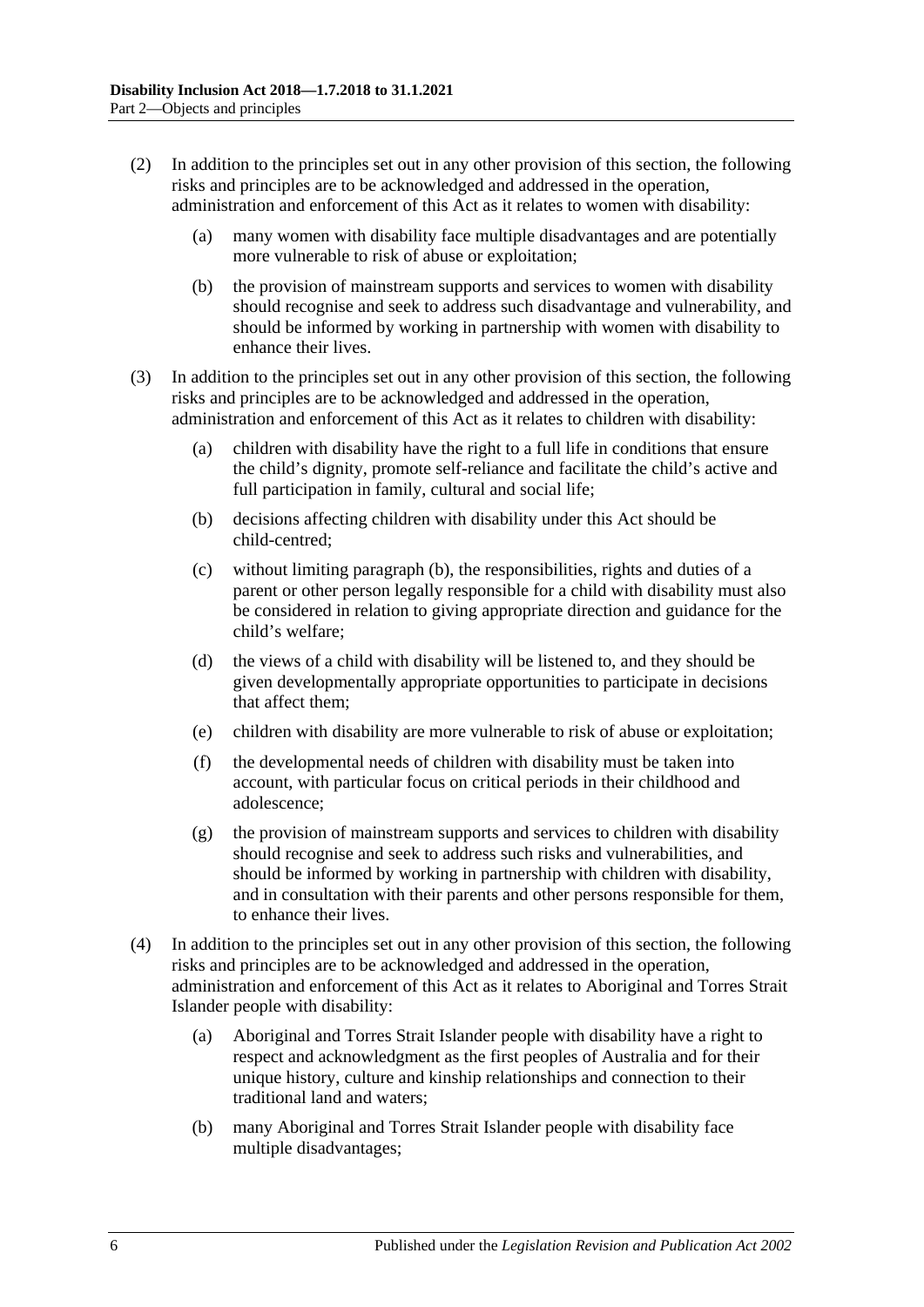- (c) the provision of mainstream supports and services to Aboriginal and Torres Strait Islander people with disability should recognise and seek to address such disadvantage, and should be informed by working in partnership with Aboriginal and Torres Strait Islander people with disability to enhance their lives.
- (5) In addition to the principles set out in any other provision of this section, the following risks and principles are to be acknowledged and addressed in the operation, administration and enforcement of this Act as it relates to people with disability from culturally and linguistically diverse backgrounds:
	- (a) cultural, language and other differences create barriers to providing supports and services to people with disability from culturally and linguistically diverse backgrounds;
	- (b) the provision of mainstream supports and services to people with disability from culturally and linguistically diverse backgrounds should recognise and seek to address those barriers, and should be informed by working in partnership with people with disability from culturally and linguistically diverse backgrounds, and in consultation with their communities, to enhance their lives.
- (6) Each person or body engaged in the administration, operation or enforcement of this Act must exercise their powers and perform their functions so as to give effect to the principles set out in this section.

## <span id="page-6-0"></span>**Part 3—Administration**

## <span id="page-6-1"></span>**10—Functions of Chief Executive**

- (1) The functions of the Chief Executive under this Act include—
	- (a) preparing and publishing guidelines for the purposes of this Act; and
	- (b) preparing such reports as may be required under this Act or by the Minister; and
	- (c) monitoring the extent to which the objects and principles of this Act are being achieved; and
	- (d) monitoring the extent to which the State Disability Inclusion Plan and the disability access and inclusion plans have been, or are being, implemented; and
	- (e) monitoring the compliance of State authorities with the requirements under [Part](#page-9-1) 5; and
	- (f) making recommendations to the Minister in relation to the compliance of State authorities with the requirements under [Part](#page-9-1) 5; and
	- (g) advising the Minister on any matters related to the operation, administration and enforcement of this Act; and
	- (h) such other functions as may be assigned to the Chief Executive under this or any other Act or by the Minister.
- (2) The Chief Executive has such powers as may be necessary or expedient for the performance of the Chief Executive's functions.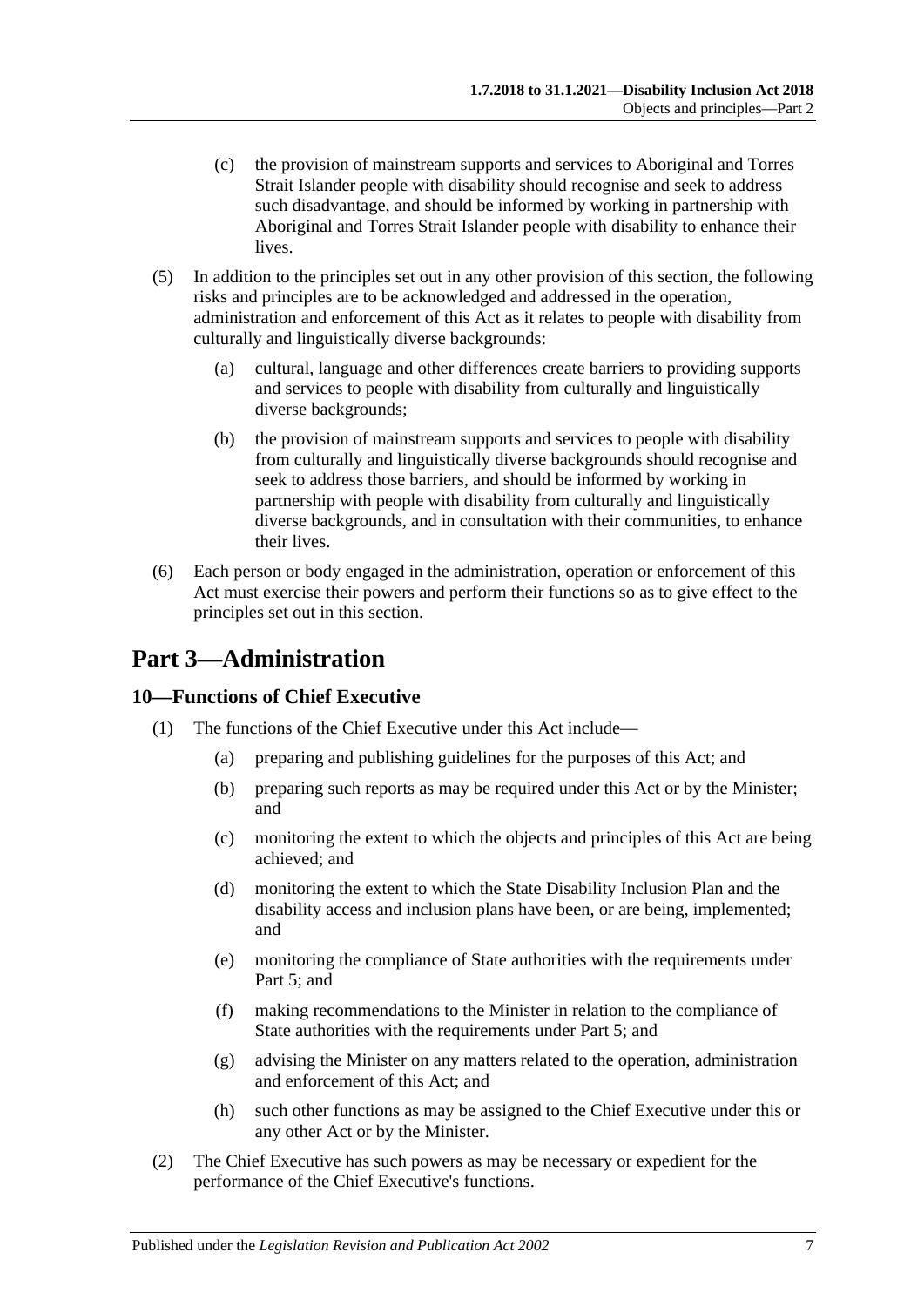### <span id="page-7-0"></span>**11—Powers of delegation**

- (1) The Minister or Chief Executive may delegate a function or power (other than a prescribed function or power) under this Act to a specified person or body (including a person for the time being holding or acting in a specified office or position).
- (2) A delegation under this section—
	- (a) must be by instrument in writing; and
	- (b) may be absolute or conditional; and
	- (c) does not derogate from the ability of the Minister or Chief Executive (as the case requires) to act in any matter; and
	- (d) is revocable at will.
- (3) A function or power delegated under this section may, if the instrument of delegation so provides, be further delegated.

### <span id="page-7-1"></span>**12—Guidelines**

- <span id="page-7-4"></span>(1) The Minister may—
	- (a) publish guidelines in relation to the preparation and contents of disability access and inclusion plans; and
	- (b) publish such other guidelines as the Minister thinks appropriate for the purposes of this Act.
- (2) The Minister may vary, substitute or revoke guidelines under this section.
- (3) The Minister must cause guidelines under this section to be published on a website determined by the Minister.

## <span id="page-7-2"></span>**Part 4—State Disability Inclusion Plan**

### <span id="page-7-3"></span>**13—State Disability Inclusion Plan**

- (1) There is to be a *State Disability Inclusion Plan*.
- (2) The State Disability Inclusion Plan is to be prepared by the Minister in accordance with this section.
- (3) The State Disability Inclusion Plan—
	- (a) must set out whole-of-government policies and measures for achieving the objects of this Act throughout the State (and, in particular, measures that further the goal of achieving full inclusion in the community, and the achievement of their full potential as equal citizens, of people with disability); and
	- (b) must provide for collaboration and coordination among State authorities and other entities in relation to the provision of mainstream supports and services to people with disability; and
	- (c) must contain such other provisions as may be required by the regulations.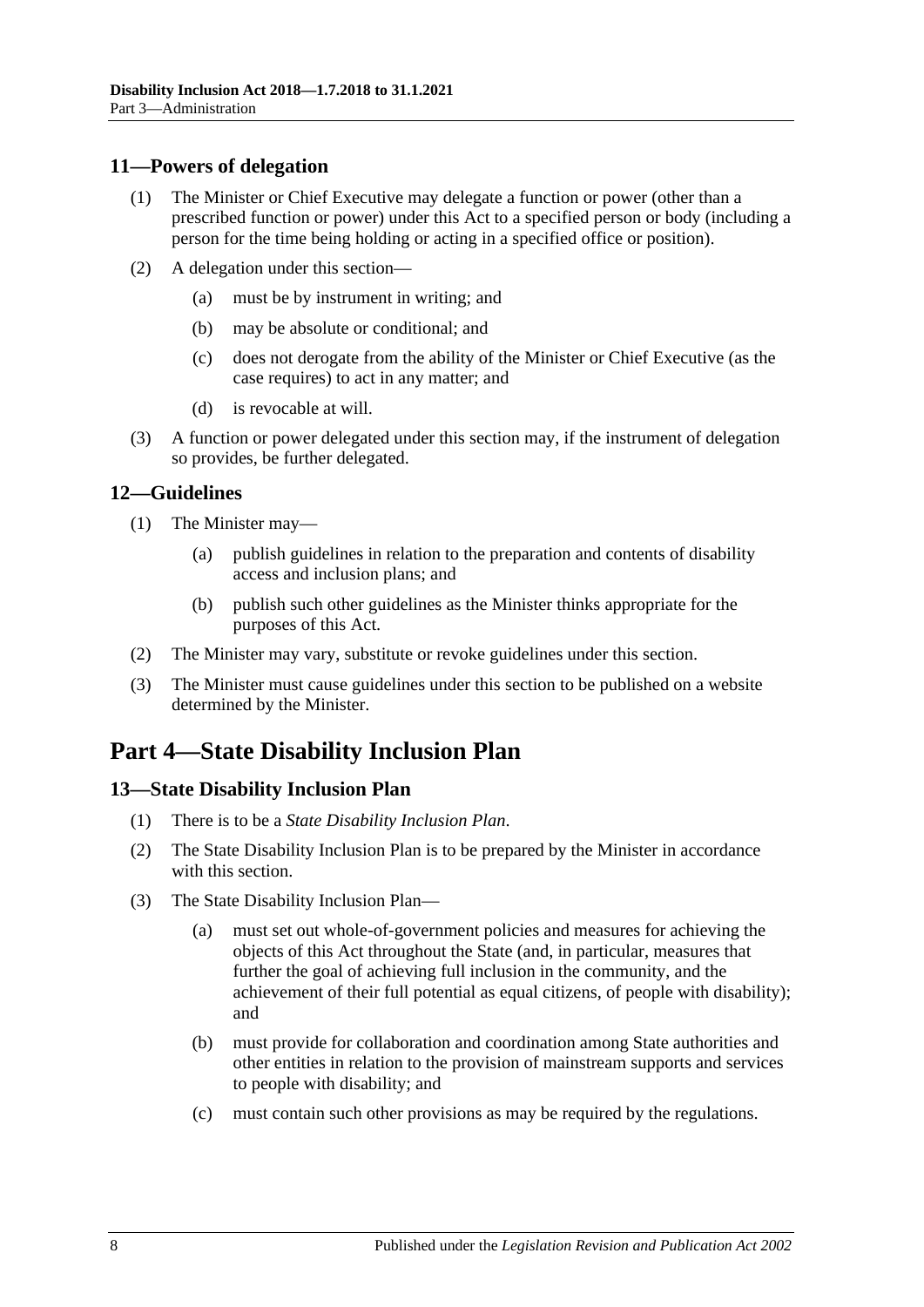- (4) In preparing the State Disability Inclusion Plan, the Minister—
	- (a) must, in accordance with any requirements set out in the regulations, consult with people with disability and persons or bodies representing the interests of people with disability (and may consult with any other persons or bodies that the Minister thinks fit); and
	- (b) must call for submissions from members of the public in accordance with a scheme set out in the regulations (and must have regard to the submissions made in response to the call); and
	- (c) must comply with any other requirements prescribed by the regulations.
- (5) The Minister may vary the State Disability Inclusion Plan at any time in accordance with any requirements set out in the regulations for the purposes of this subsection.
- (6) The Minister must cause the State Disability Inclusion Plan, and any variation of the plan, to be published in the Gazette.
- (7) The State Disability Inclusion Plan, and any variation of the plan, has effect from the day on which it is published in the Gazette.
- (8) The Minister must, within 6 sitting days after the State Disability Inclusion Plan or any variation is published in the Gazette, cause a copy of the State Disability Inclusion Plan, or the plan as varied, (as the case requires) to be laid before both Houses of Parliament.
- (9) The Minister must publish the State Disability Inclusion Plan, and any variation of the plan, on a website determined by the Minister.
- (10) However, a failure to comply with a provision of this section does not affect the validity of the State Disability Inclusion Plan.
- (11) Each prescribed person or body must, in carrying out its functions or exercising its powers, have regard to, and seek to give effect to, the State Disability Inclusion Plan (however, a prescribed person or body will be taken not to be in breach of this subsection if the State authority is acting in accordance with a requirement under this or any other Act or law).
- (12) In this section—

*prescribed person or body* means—

- (a) each State authority; and
- (b) each public sector agency (within the meaning of the *[Public Sector Act](http://www.legislation.sa.gov.au/index.aspx?action=legref&type=act&legtitle=Public%20Sector%20Act%202009) 2009*); and
- (c) any other person or body, or person or body of a class, prescribed by the regulations for the purposes of this paragraph.

#### <span id="page-8-1"></span><span id="page-8-0"></span>**14—Annual report on operation of State Disability Inclusion Plan**

- (1) The Chief Executive must, on or before 31 December in each year, report to the Minister on the operation of the State Disability Inclusion Plan during the preceding financial year.
- (2) The Minister must, within 6 sitting days after receiving a report from the Chief Executive, have copies of the report laid before both Houses of Parliament.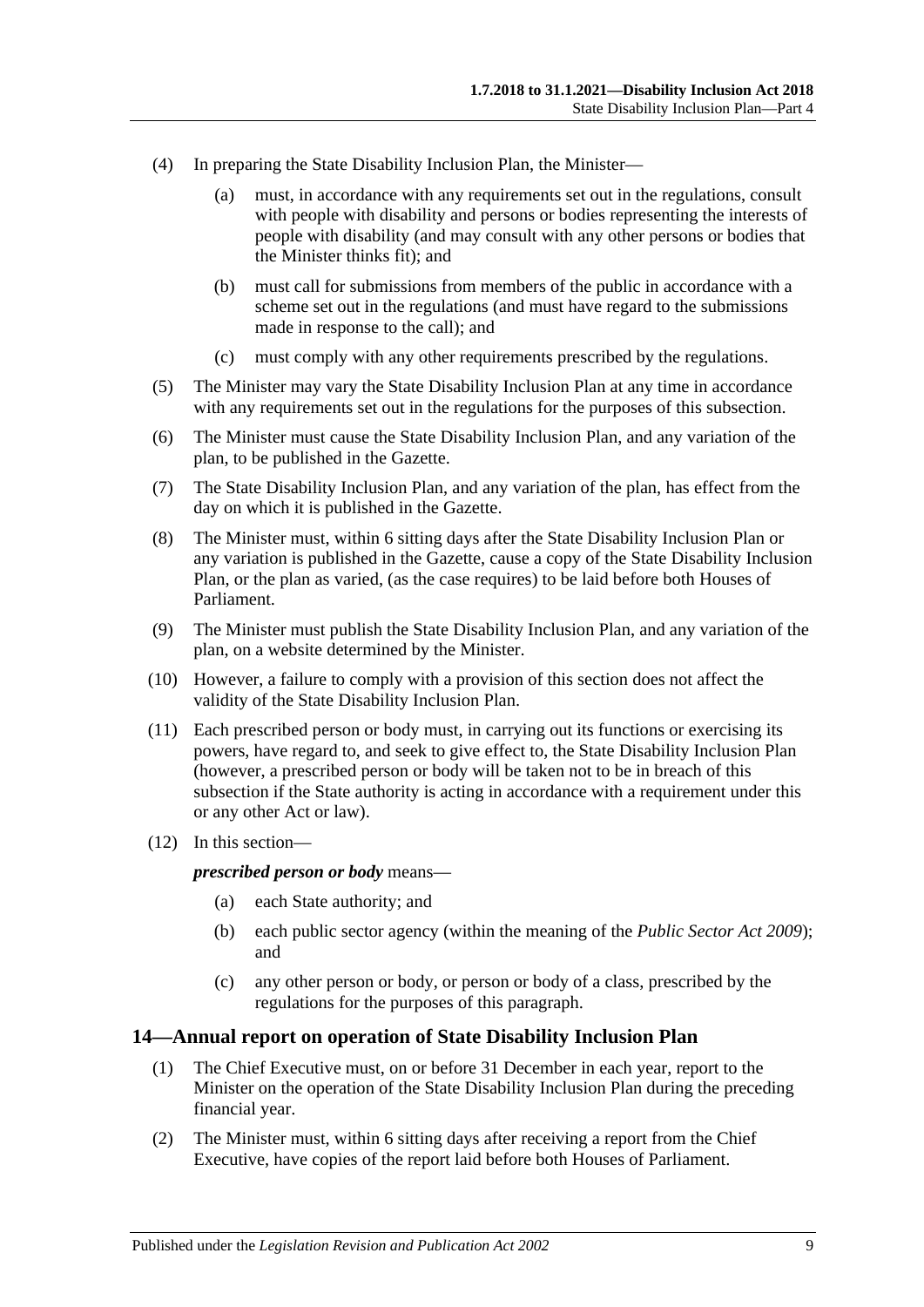### <span id="page-9-3"></span><span id="page-9-0"></span>**15—Review of State Disability Inclusion Plan**

- (1) The Minister must cause a review of the State Disability Inclusion Plan to be undertaken at least once in each 4 year period, and a report on the review to be prepared and submitted to the Minister.
- (2) The Minister must cause a copy of the report submitted under [subsection](#page-9-3) (1) to be laid before both Houses of Parliament within 6 sitting days after receiving the report.

## <span id="page-9-1"></span>**Part 5—Disability access and inclusion plans**

### <span id="page-9-2"></span>**16—Disability access and inclusion plans**

- (1) There is to be a *disability access and inclusion plan* for each State authority.
- (2) A disability access and inclusion plan is to be prepared by the relevant State authority in accordance with this section.
- (3) A disability access and inclusion plan—
	- (a) must set out the measures that the State authority intends to put in place to ensure that people with disability can access the mainstream supports and services provided by or on behalf of the State authority; and
	- (b) must explain how the State authority proposes to give effect to the objects and principles set out in [Part](#page-3-3) 2; and
	- (c) must explain how the State authority proposes to give effect to the State Disability Inclusion Plan; and
	- (d) must include strategies to support people with disability in the following areas:
		- (i) access to built environs, events and facilities;
		- (ii) access to information and communications;
		- (iii) addressing the specific needs of people with disability in its programs and services;
		- (iv) employment; and
	- (e) must contain such other provisions as may be required by the guidelines published under section  $12(1)(a)$  or the regulations.
- (4) Subject to this section, in preparing a disability access and inclusion plan, a State authority—
	- (a) must comply with the guidelines published under section  $12(1)(a)$ ; and
	- (b) must, in accordance with any requirements set out in the regulations, consult with people with disability and persons or bodies representing the interests of people with disability (and may consult with any other persons or bodies that the State authority thinks fit); and
	- (c) must call for submissions from members of the public in accordance with the scheme set out in the regulations (and must have regard to the submissions made in response to the call); and
	- (d) must comply with any other requirements prescribed by the regulations.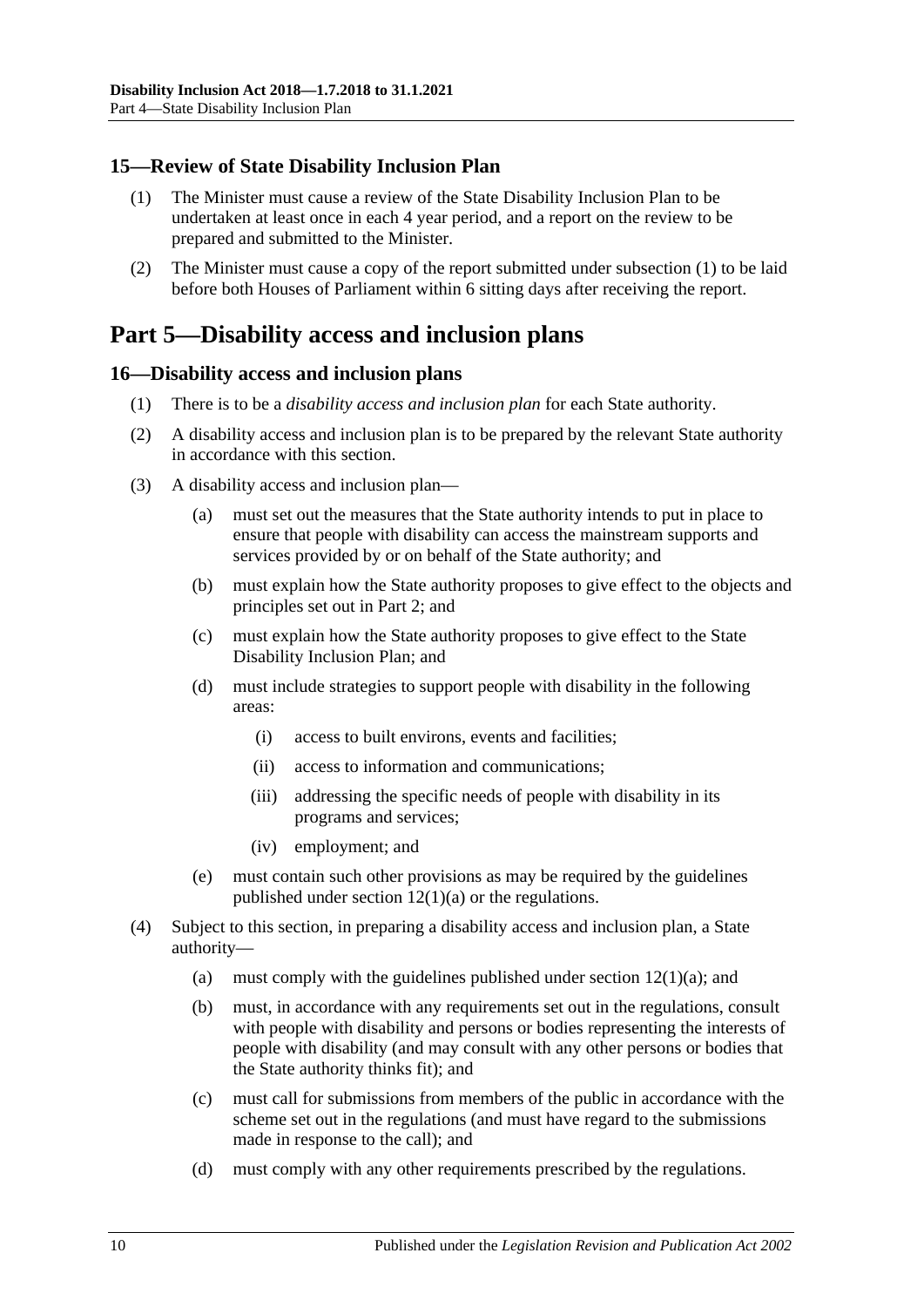- (5) Despite a preceding subsection, a local council may, with the approval of the Minister and in accordance with any requirements set out in the regulations, prepare a single disability access and inclusion plan to be the disability access and inclusion plan for—
	- (a) that local council; and
	- (b) 1 or more specified local councils,

(and the plan will, for the purposes of this Act, be taken to be the disability access and inclusion plan for each such council).

- (6) A State authority may vary its disability access and inclusion plan at any time in accordance with any requirements prescribed by the regulations.
- (7) A State authority must publish (in a format that is accessible to people with disability) its disability access and inclusion plan, and any variation of the plan, on a website determined by the State authority.

### <span id="page-10-4"></span><span id="page-10-0"></span>**17—Annual report on operation of disability access and inclusion plan**

- (1) Each State authority must, on or before 31 October in each year, report to the Chief Executive on the operation of its disability access and inclusion plan during the preceding financial year (including a summary of the extent to which the disability access and inclusion plan has been implemented by the State authority).
- <span id="page-10-5"></span>(2) The Chief Executive must, on or before 31 December in each year, provide to the Minister a report summarising the reports received under [subsection](#page-10-4) (1) in respect of the preceding financial year.
- (3) A report under [subsection](#page-10-5) (2) may be combined with a report under [section](#page-8-1) 14(1).
- (4) The Minister must, within 6 sitting days after receiving a report from the Chief Executive under [subsection](#page-10-5) (2), have copies of the report laid before both Houses of Parliament (and, if the report is combined with a report under [section](#page-8-1) 14(1), then the requirement of this subsection will be satisfied on the report being laid before Houses of Parliament in accordance with that section).

#### <span id="page-10-6"></span><span id="page-10-1"></span>**18—Review of disability access and inclusion plans**

- (1) A State authority must cause a review of its disability access and inclusion plan to be undertaken at least once in each 4 year period, and a report on the review to be prepared and submitted to the State authority.
- (2) The State authority must cause a copy of the report submitted under [subsection](#page-10-6) (1) to be provided to the Minister as soon as is reasonably practicable after receiving the report.

## <span id="page-10-2"></span>*Part 6—Screening of persons working with people with disability*

#### <span id="page-10-3"></span>*19—Interpretation*

*(1) In this Part—*

*excluded person means a person, or a person of a class, declared by the regulations to be an excluded person for the purposes of this definition;*

*prescribed offence means an offence, or offence of a class, prescribed by the regulations for the purposes of this Part;*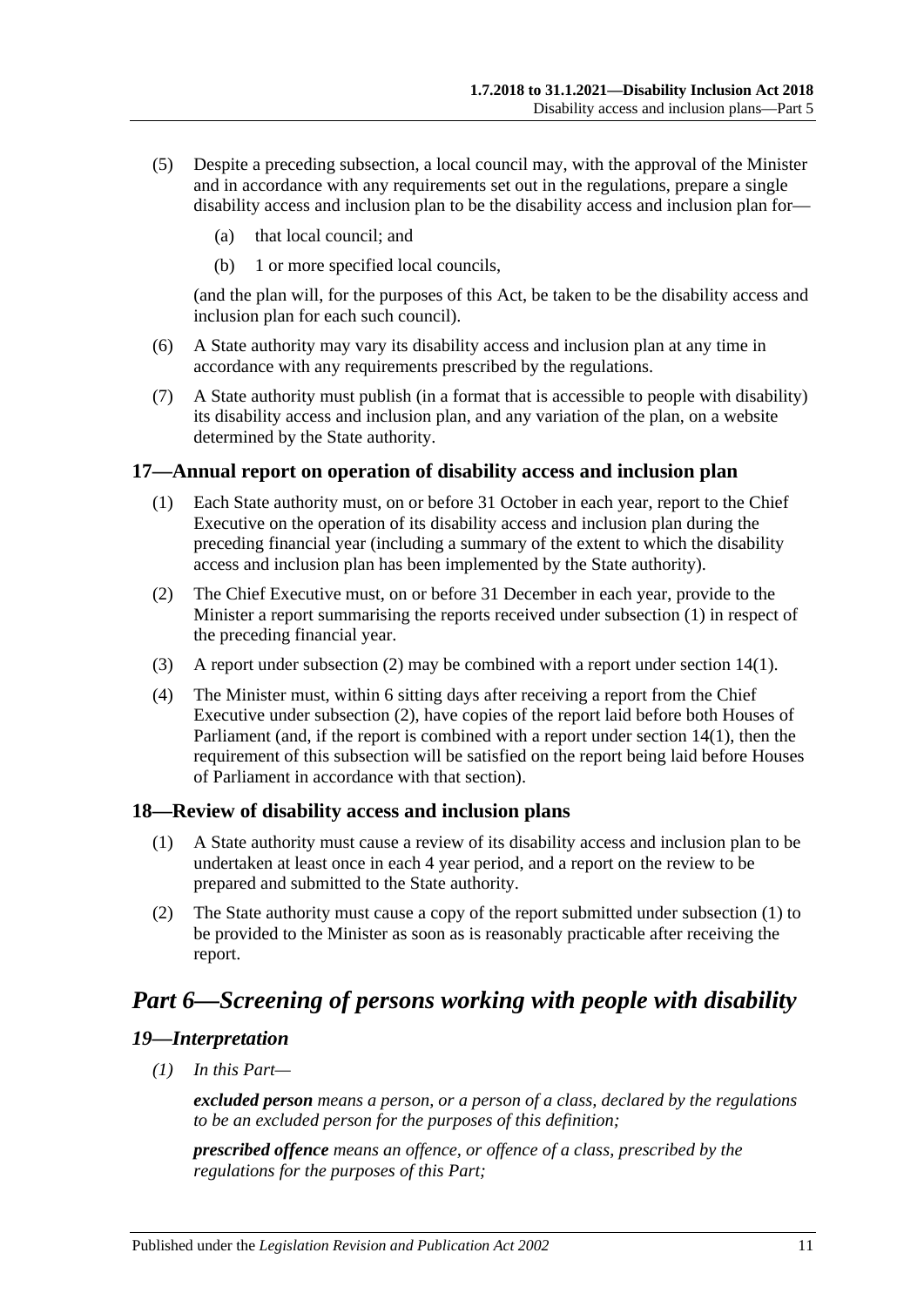*prescribed position means—*

- *(a) a position in which a person works, or is likely to work, with people with disability; or*
- *(b) any other position, or a position of a class, prescribed by the regulations for the purposes of this definition;*

*prohibition notice means a notice prohibiting a specified person from working with people with disability issued to a person in accordance with the regulations;*

*screening check—see [section](#page-12-2) 23(1).*

- *(2) For the purposes of this Part, a reference to a person being employed will be taken to include a reference to a person who—*
	- *(a) is a self-employed person; or*
	- *(b) carries out work under a contract for services; or*
	- *(c) carries out work as a minister of religion or as part of the duties of a religious or spiritual vocation; or*
	- *(d) undertakes practical training as part of an educational or vocational course; or*
	- *(e) carries out work as a volunteer; or*
	- *(f) performs unpaid community work in accordance with an order of a court,*

*and a reference to an employer, employee or employment is to be construed accordingly.*

### <span id="page-11-2"></span><span id="page-11-0"></span>*20—Working with people with disability*

*For the purposes of this Act, a person works with people with disability if the person—*

- *(a) in the course of their employment provides a service, or undertakes an activity, of a kind prescribed by the regulations for the purposes of this section; or*
- *(b) carries on a business in the course of which an employee provides a service, or undertakes an activity, of a kind referred to in [paragraph](#page-11-2) (a) (whether or not the person themself provides such a service, or undertakes such an activity).*

### <span id="page-11-4"></span><span id="page-11-1"></span>*21—Certain persons prohibited from working with people with disability*

- <span id="page-11-3"></span>*(1) The following persons (prohibited persons) are prohibited from working with people with disability:*
	- *(a) a person to whom a prohibition notice has been issued;*
	- *(b) a person who, under a law of the Commonwealth, or of another State or Territory, is prohibited from working with people with disability (however described);*
	- *(c) a person who has been found guilty of a prescribed offence committed as an adult.*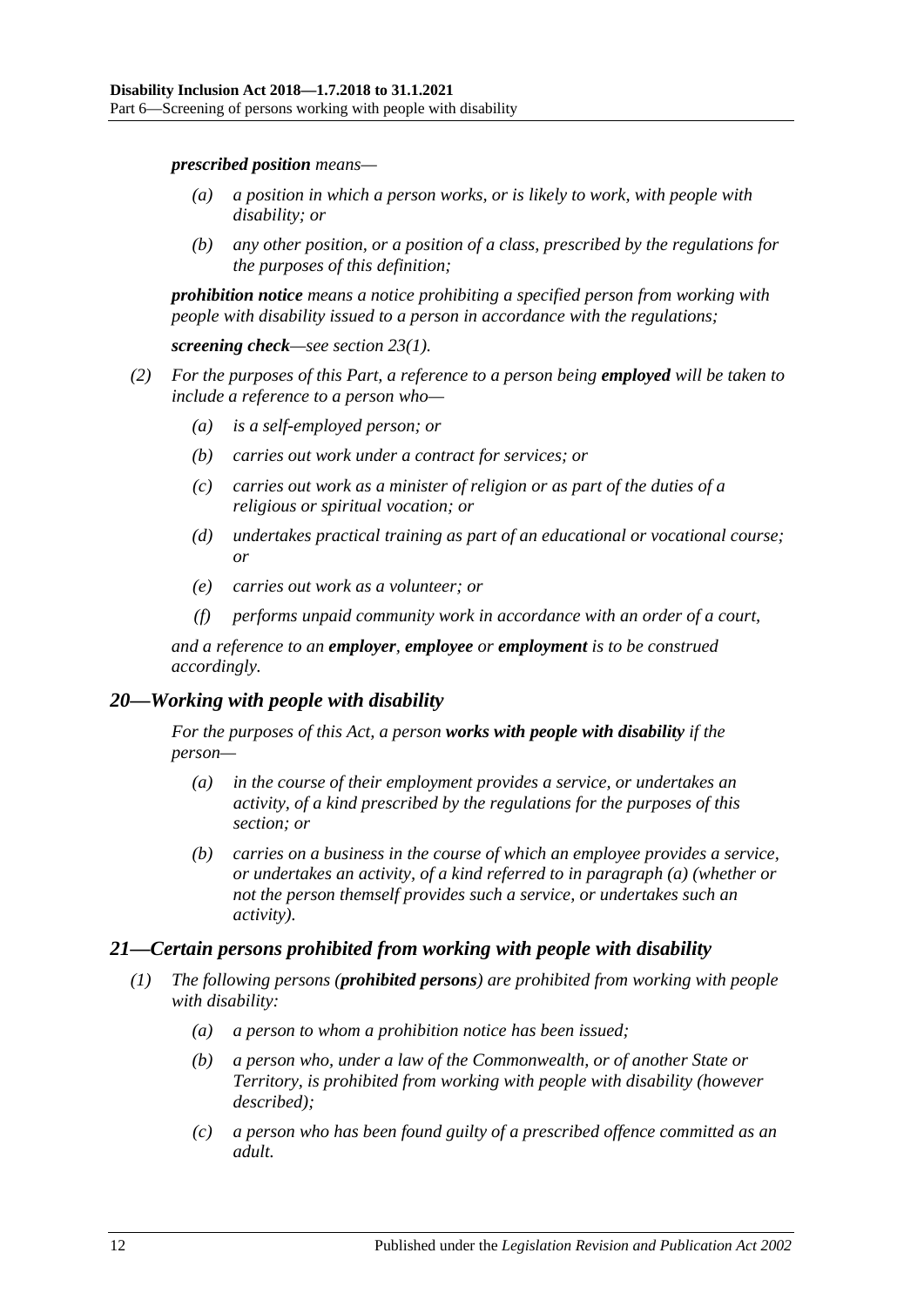- *(2) [Subsection](#page-11-3) (1)(c) applies in relation to a prescribed offence—*
	- *(a) whether the offence was committed before or after the commencement of this section; and*
	- *(b) whether the finding of guilt was made before or after the commencement of this section.*
- *(3) A person who works with a person with disability in contravention of [subsection](#page-11-4) (1) is guilty of an offence.*

*Maximum penalty: \$50 000 or imprisonment for 1 year.*

*(4) An employer who employs, or continues to employ, a prohibited person in a prescribed position is guilty of an offence.*

*Maximum penalty:* 

- *(a) in the case of a natural person—\$50 000 or imprisonment for 1 year; or*
- *(b) in the case of a body corporate—\$120 000.*

### <span id="page-12-0"></span>*22—Working with people with disability without current screening check prohibited*

<span id="page-12-3"></span>*(1) Subject to this section, a person must not work with people with disability unless a screening check has been conducted in relation to the person within the preceding 5 years.*

*Maximum penalty:* 

- *(a) for a first or second offence—\$20 000;*
- *(b) for a third or subsequent offence—\$50 000 or imprisonment for 1 year.*
- *(2) [Subsection](#page-12-3) (1) does not apply to an excluded person.*

#### <span id="page-12-2"></span><span id="page-12-1"></span>*23—Regulations to set out scheme for screening checks*

- *(1) The Governor may, by regulation, establish a scheme for the screening of persons working with, or who are to work with, people with disability (a screening check).*
- *(2) Without limiting the matters that may be the subject of regulations under this section, the regulations may make provisions—*
	- *(a) requiring that screening checks be undertaken by a specified person or body;*
	- *(b) exempting a specified person, or specified class of persons, from the operation of [section](#page-12-3) 22(1) in specified circumstances (including, to avoid doubt, where an application for a screening check is not processed within a specified period);*
	- *(c) prescribing information, or classes of information, that may or must, or must not, be assessed in the course of a screening check;*
	- *(d) recognising working with children checks under the [Child Safety \(Prohibited](http://www.legislation.sa.gov.au/index.aspx?action=legref&type=act&legtitle=Child%20Safety%20(Prohibited%20Persons)%20Act%202016)  [Persons\) Act](http://www.legislation.sa.gov.au/index.aspx?action=legref&type=act&legtitle=Child%20Safety%20(Prohibited%20Persons)%20Act%202016) 2016, or other assessments of a person's criminal or other history under any other Act, as a screening check for the purposes of this Part;*
	- *(e) providing for, or limiting, procedural fairness to be afforded in the conduct of screening checks;*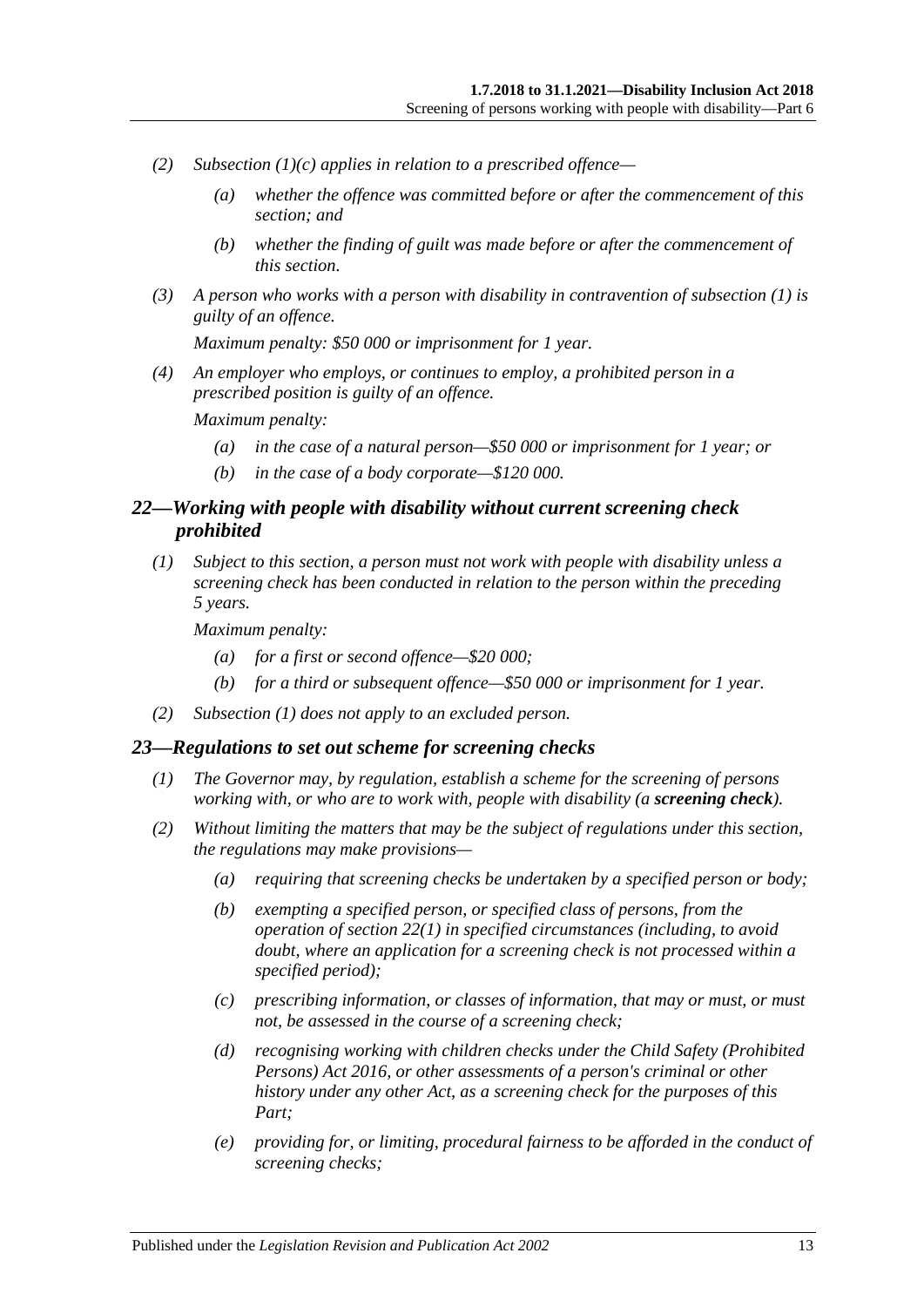- *(f) imposing requirements in relation to the confidentiality of information;*
- *(g) imposing requirements in respect of the keeping of records;*
- *(h) providing for reviews of, or appeals against, decisions made in the course of a screening check;*
- *(i) of an evidentiary nature relating to the operation of this Part.*
- *(3) Without limiting a preceding subsection, the regulations may make such provisions as may be necessary or appropriate to make the screening check scheme under this Part consistent with the working with children check scheme under the [Child Safety](http://www.legislation.sa.gov.au/index.aspx?action=legref&type=act&legtitle=Child%20Safety%20(Prohibited%20Persons)%20Act%202016)  [\(Prohibited Persons\) Act](http://www.legislation.sa.gov.au/index.aspx?action=legref&type=act&legtitle=Child%20Safety%20(Prohibited%20Persons)%20Act%202016) 2016.*

#### *Note—*

*Part 6 had not come into operation at the date of the publication of this version.*

## <span id="page-13-0"></span>**Part 7—Community Visitor Scheme**

### <span id="page-13-1"></span>**24—Community Visitor Scheme**

- (1) The Governor may, by regulation, establish a scheme for a community visitor or visitors.
- (2) Without limiting the matters that may be the subject of regulations under this section, the regulations may make provisions—
	- (a) relating to the appointment and removal of community visitors;
	- (b) conferring functions and powers on community visitors;
	- (c) providing for the delegation of the functions and powers of community visitors;
	- (d) requiring reports to be provided to the Minister on the operation of the community visitor scheme during a specified period, and requiring such reports to be laid before Parliament.

## <span id="page-13-2"></span>**Part 8—National Disability Insurance Scheme**

### <span id="page-13-3"></span>**25—Regulations for the purpose of implementing etc the National Disability Insurance Scheme**

- (1) The Governor may make regulations providing for, or relating to, the transition to the National Disability Insurance Scheme.
- (2) Without limiting the matters that may be the subject of regulations under this section, the regulations may make provisions—
	- (a) providing for the exchange of records or information for the purposes of the NDIS;
	- (b) of a saving or transitional nature consequent on the enactment of the *National Disability Insurance Scheme Act 2013* of the Commonwealth, on the amendment of that Act or on the making of regulations under that Act.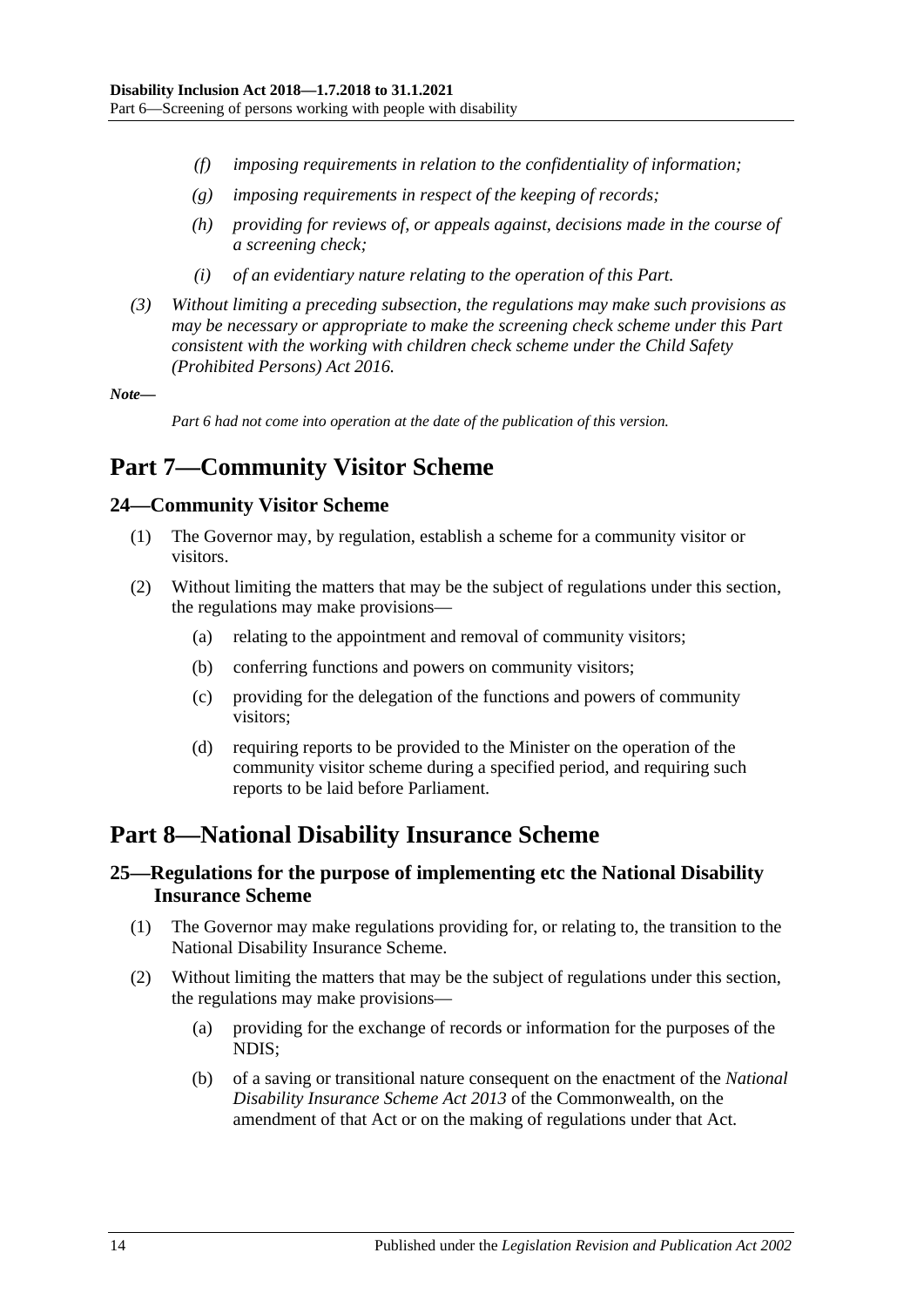## <span id="page-14-0"></span>**Part 9—Information gathering and sharing**

### <span id="page-14-3"></span><span id="page-14-1"></span>**26—Chief Executive may require State authority to provide report**

- (1) The Chief Executive may, if the Chief Executive is of the opinion that it is necessary or would otherwise assist in the performance of functions under this Act, require a State authority to prepare and provide a report to the Chief Executive in relation to the matters, and in accordance with any requirements, specified in the notice.
- <span id="page-14-4"></span>(2) If a State authority refuses or fails to comply with a requirement under [subsection](#page-14-3) (1), the Chief Executive may require the State authority to provide to the Chief Executive within a specified period a report setting out the reasons for noncompliance.
- <span id="page-14-5"></span>(3) The Chief Executive may, on receiving a report under [subsection](#page-14-4) (2), submit a copy of the report to the Minister setting out the views of the Chief Executive in respect of the State authority's noncompliance.
- <span id="page-14-6"></span>(4) The Minister must, on receiving a report under [subsection](#page-14-5) (3), prepare a report to Parliament setting out—
	- (a) the Minister's response to the Chief Executive's report; and
	- (b) any other information required by the regulations.
- (5) The Minister must, within 6 sitting days after completing a report under [subsection](#page-14-6) (4), cause a copy of both the report and the Chief Executive's report under [subsection](#page-14-5) (3) to be laid before both Houses of Parliament.

### <span id="page-14-2"></span>**27—Sharing of information between certain persons and bodies**

- (1) This section applies to the following persons and bodies:
	- (a) a State authority;
	- (b) a community visitor;
	- (c) any other person or body prescribed by the regulations.
- (2) Despite any other Act or law, a person or body to whom this section applies (the *provider*) may, in accordance with any requirement set out in the regulations, provide prescribed information and documents to another person or body to whom this section applies (the *recipient*) if the provider reasonably believes that the provision of the information or documents would assist the recipient—
	- (a) to perform functions relating to people with disability; or
	- (b) to manage any risk to a person with disability, or class of people with disability, that might arise in the recipient's capacity as an employer or provider of services.
- <span id="page-14-7"></span>(3) Subject to this section, but despite any other Act or law, information or documents that do not directly or indirectly disclose the identity of any person may be provided by one person or body to whom this section applies to another without restriction.
- (4) [Subsection](#page-14-7) (3) applies—
	- (a) whether or not the information or documents consist of or include prescribed information and documents; and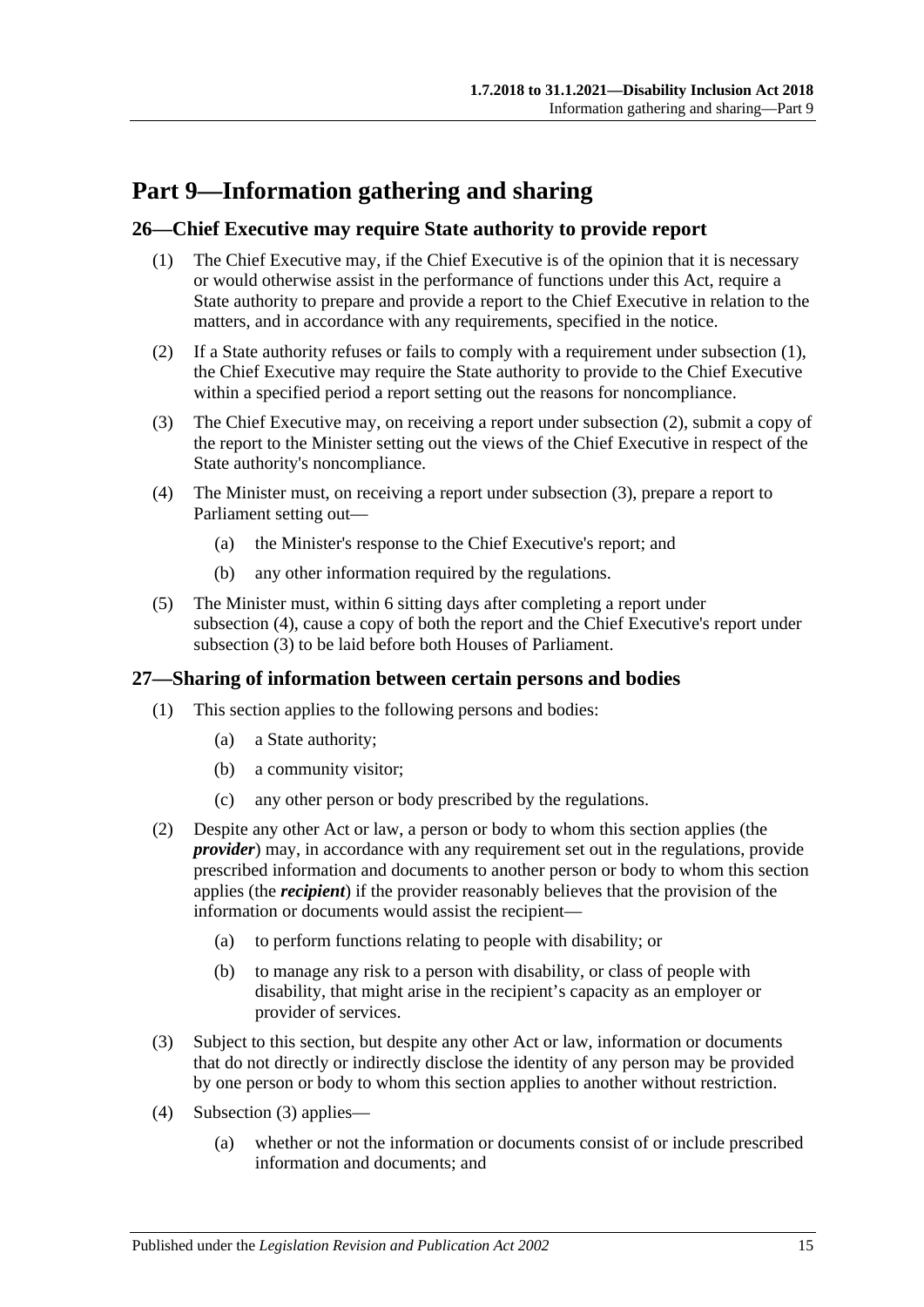- (b) whether or not the information or document ever disclosed the identity of a person, or has been redacted so as to de-identify it.
- (5) Information may be provided under this section whether or not the provider has been requested to provide the information.
- (6) Despite [section](#page-15-2) 29, the recipient of information or documents under this section must not disclose information or documents received under this section except—
	- (a) to another person or body to whom this section applies; or
	- (b) as may be authorised by the regulations.
- (7) In this section—

#### *prescribed information and documents* means—

- (a) information or documents relating to the health, safety, welfare or wellbeing of a particular person with disability, or class of people with disability; or
- (b) any other information or document of a kind prescribed by the regulations for the purposes of this definition.

### <span id="page-15-0"></span>**28—Interaction with** *Public Sector (Data Sharing) Act 2016*

Nothing in this Part affects the operation of the *[Public Sector \(Data Sharing\)](http://www.legislation.sa.gov.au/index.aspx?action=legref&type=act&legtitle=Public%20Sector%20(Data%20Sharing)%20Act%202016)  Act [2016](http://www.legislation.sa.gov.au/index.aspx?action=legref&type=act&legtitle=Public%20Sector%20(Data%20Sharing)%20Act%202016)*.

## <span id="page-15-1"></span>**Part 10—Miscellaneous**

### <span id="page-15-3"></span><span id="page-15-2"></span>**29—Confidentiality**

- (1) Subject to this Act, a person engaged or formerly engaged in the administration, operation or enforcement of this Act must not disclose personal information obtained (whether by that person or otherwise) in the course of performing functions or exercising powers under this Act except—
	- (a) as required or authorised by or under this Act or any other Act or law; or
	- (b) with the consent of the person to whom the information relates; or
	- (c) in connection with the administration or enforcement of this or any other Act; or
	- (d) for the purposes of referring the matter to a law enforcement agency, or a person or agency exercising official duties under an Act relating to the care or protection of people with disability; or
	- (e) to an agency or instrumentality of this State, the Commonwealth or another State or a Territory of the Commonwealth for the purposes of the proper performance of its functions; or
	- (f) if the disclosure is reasonably necessary for the protection of the lawful interests of that person.

Maximum penalty: \$10 000.

(2) [Subsection](#page-15-3) (1) does not prevent disclosure of statistical or other data that could not reasonably be expected to lead to the identification of any person to whom it relates.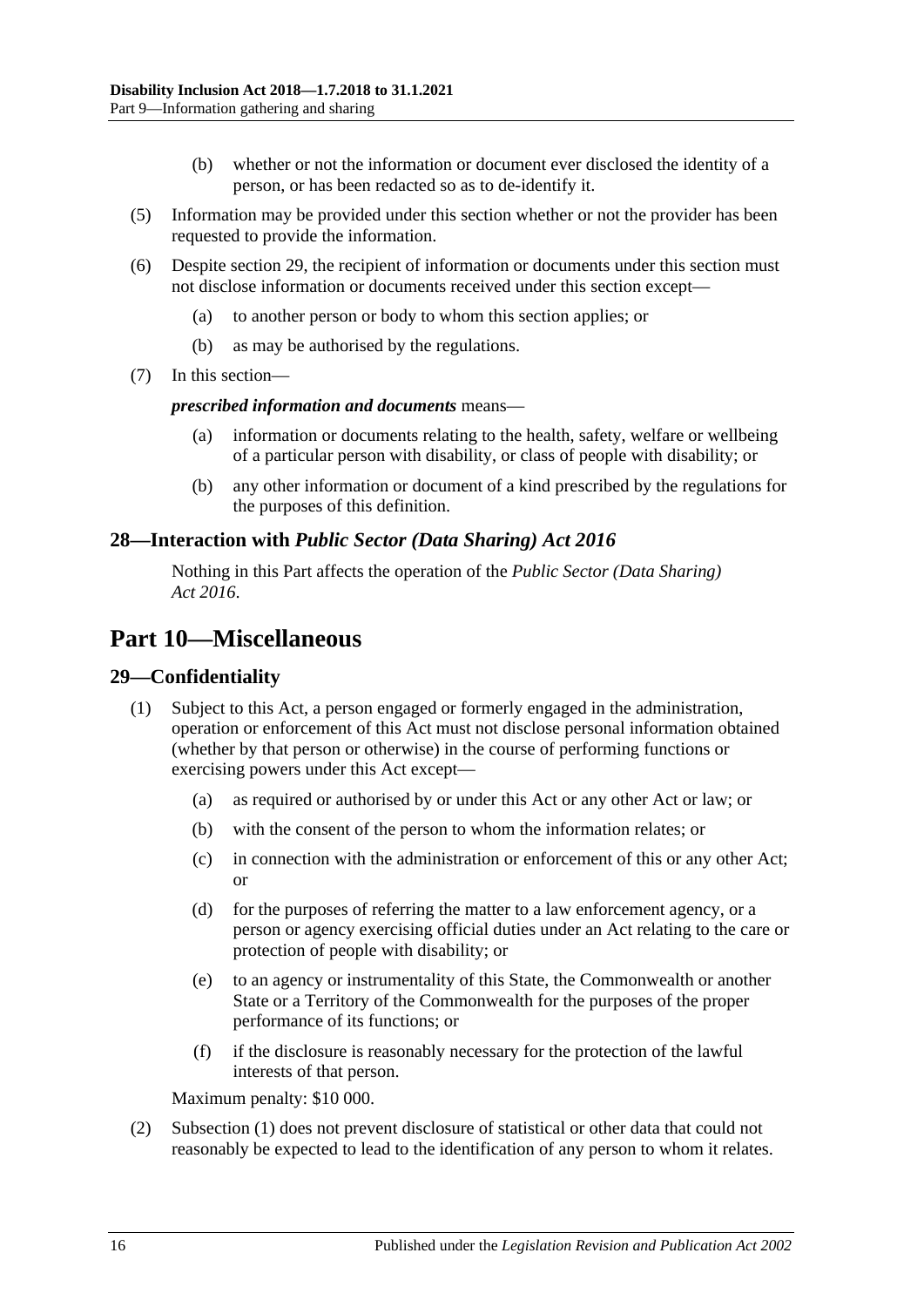- (3) Information that has been disclosed under [subsection](#page-15-3) (1) for a particular purpose must not be used for any other purpose by—
	- (a) the person to whom the information was disclosed; or
	- (b) any other person who gains access to the information (whether properly or improperly and whether directly or indirectly) as a result of that disclosure.

Maximum penalty: \$10 000.

(4) The regulations may make further provision in respect of the disclosure of information obtained in the course of the administration of this Act.

#### <span id="page-16-0"></span>**30—Victimisation**

- (1) A person who causes detriment to another on the ground, or substantially on the ground, that the other person or a third person has provided, or intends to provide, information under this Act commits an act of victimisation.
- (2) However, causing detriment on the ground that a person—
	- (a) has made a false allegation; or
	- (b) has not acted in good faith,

does not constitute an act of victimisation.

- (3) An act of victimisation under this Act may be dealt with—
	- (a) as a tort; or
	- (b) as if it were an act of victimisation under the *[Equal Opportunity Act](http://www.legislation.sa.gov.au/index.aspx?action=legref&type=act&legtitle=Equal%20Opportunity%20Act%201984) 1984*,

but, if the victim commences proceedings in a court seeking a remedy in tort, the victim cannot subsequently lodge a complaint under the *[Equal Opportunity Act](http://www.legislation.sa.gov.au/index.aspx?action=legref&type=act&legtitle=Equal%20Opportunity%20Act%201984) 1984* and, conversely, if the victim lodges a complaint under that Act, the victim cannot subsequently commence proceedings in a court seeking a remedy in tort.

- (4) If a complaint alleging an act of victimisation under this Act has been lodged with the Commissioner for Equal Opportunity and the Commissioner is of the opinion that the subject matter of the complaint has already been adequately dealt with by a competent authority, the Commissioner may decline to act on the complaint or to proceed further with action on the complaint.
- (5) In proceedings against a person seeking a remedy in tort for an act of victimisation committed by an employee or agent of the person, it is a defence to prove that the person exercised all reasonable diligence to ensure that the employee or agent would not commit an act of victimisation.
- <span id="page-16-1"></span>(6) A person who personally commits an act of victimisation under this Act is guilty of an offence.

Maximum penalty: \$10 000.

(7) Proceedings for an offence against [subsection](#page-16-1) (6) may only be commenced by a police officer or a person approved by either the Commissioner of Police or the Director of Public Prosecutions.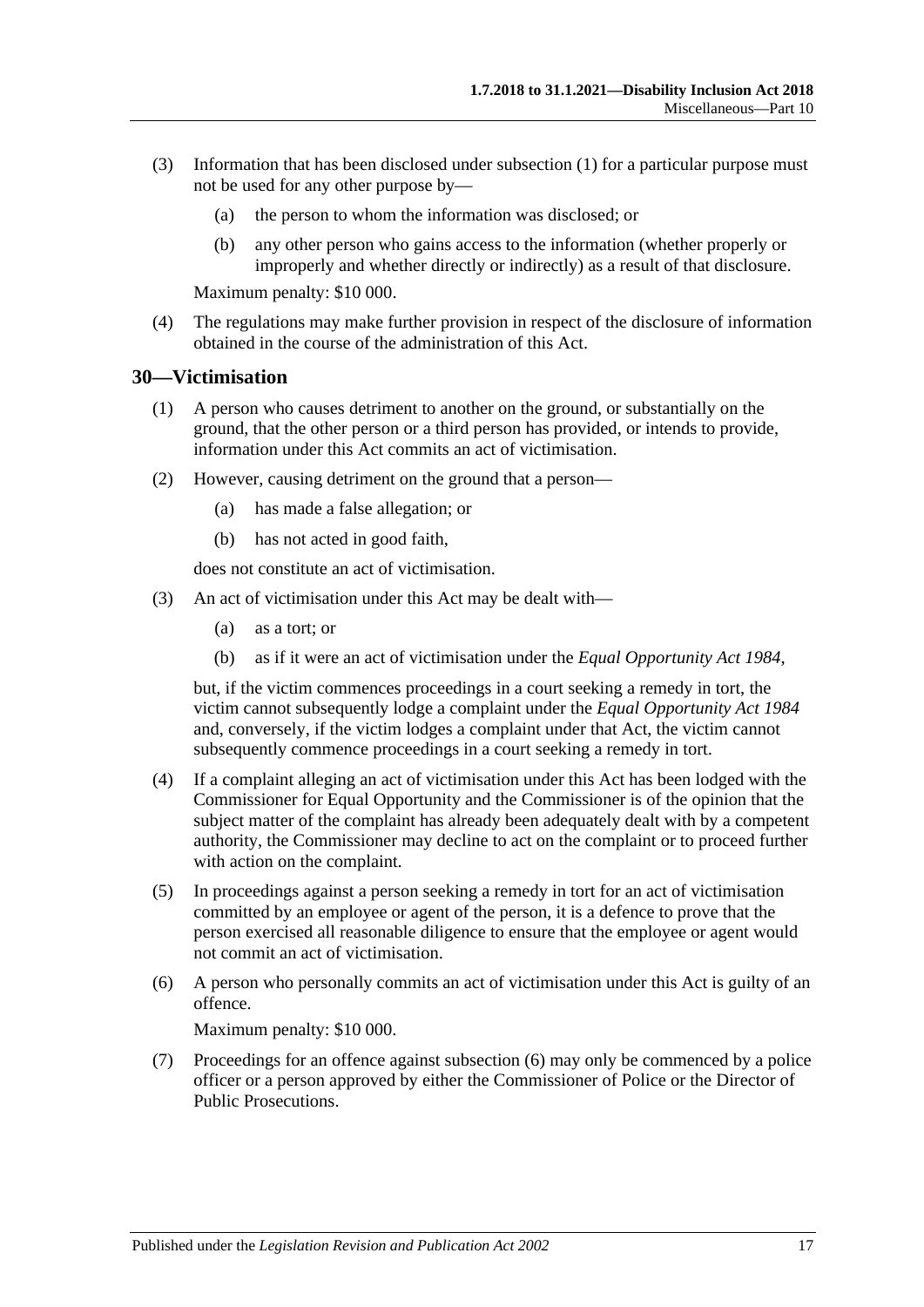(8) In this section—

*detriment* includes—

- (a) injury, damage or loss; or
- (b) intimidation or harassment; or
- (c) discrimination, disadvantage or adverse treatment in relation to a person's employment; or
- (d) threats of reprisal.

### <span id="page-17-0"></span>**31—Service**

Except where this Act requires otherwise, a notice or other document required or authorised to be given to or served on a person under this Act may—

- (a) be given to the person personally; or
- (b) be left for the person at the person's place of residence or business with someone apparently over the age of 16 years; or
- (c) be posted to the person at the person's last known place of residence or business; or
- (d) be transmitted by fax or email to a fax number or email address provided by the person (in which case the notice or other document will be taken to have been given or served at the time of transmission); or
- (e) if the person is a company or registered body within the meaning of the *Corporations Act 2001* of the Commonwealth, be served in accordance with that Act.

### <span id="page-17-3"></span><span id="page-17-1"></span>**32—Review of Act**

- (1) The Minister must cause a review of the operation of this Act to be conducted and a report on the review to be prepared and submitted to the Minister.
- (2) The review and the report must be completed after the third, but before the fourth, anniversary of the commencement of this Act.
- (3) The Minister must cause a copy of the report submitted under [subsection](#page-17-3) (1) to be laid before both Houses of Parliament within 6 sitting days after receiving the report.

#### <span id="page-17-4"></span><span id="page-17-2"></span>**33—Regulations**

- (1) The Governor may make such regulations as are contemplated by, or necessary or expedient for the purposes of, this Act.
- (2) Without limiting the generality of [subsection](#page-17-4) (1), the regulations may—
	- (a) exempt a person, or a class of persons, from the operation of a specified provision or provisions of this Act; and
	- (b) fix fees or charges in respect of any matter under this Act and their payment, recovery or waiver; and
	- (c) provide for fines, not exceeding \$10 000, for offences against the regulations; and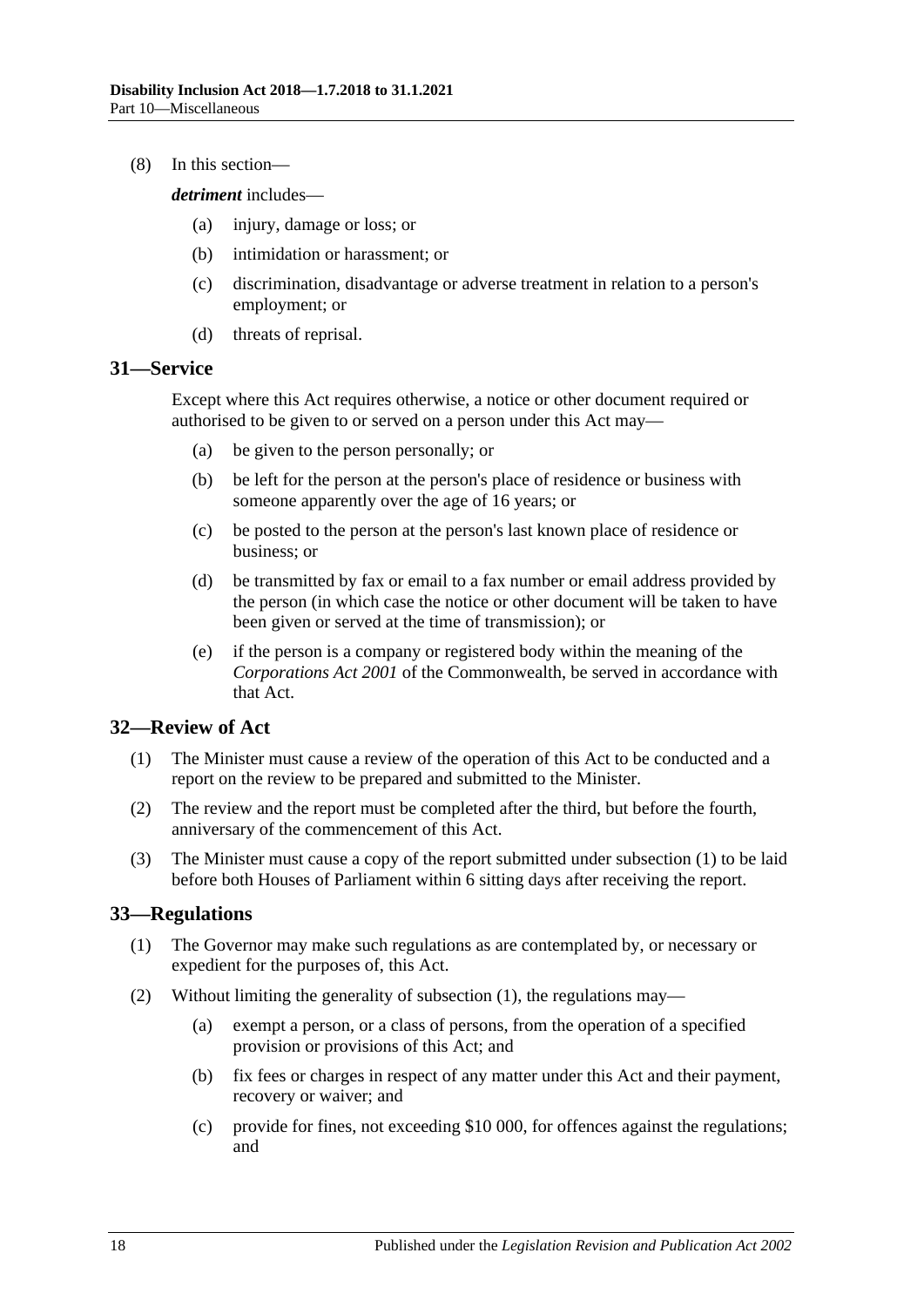- (d) provide for expiation fees, not exceeding \$315, for offences against the regulations; and
- (e) provide for the facilitation of proof of the commission of offences against the regulations.
- (3) The regulations may—
	- (a) be of general or limited application; and
	- (b) make different provision according to the matters or circumstances to which they are expressed to apply; and
	- (c) make provisions of a saving or transitional nature consequent on the enactment of this Act or on the making of regulations under this Act; and
	- (d) provide that a matter or thing in respect of which regulations may be made is to be determined according to the discretion of the Minister or a specified person or body; and
	- (e) apply or incorporate, wholly or partially and with or without modification, a code, standard, policy or other document prepared or published by the Minister or a specified person or body.
- (4) If a code, standard or other document is referred to or incorporated in the regulations—
	- (a) a copy of the code, standard or other document must be kept available for public inspection, without charge and during ordinary office hours, at an office or offices specified in the regulations; and
	- (b) evidence of the contents of the code, standard or other document may be given in any legal proceedings by production of a document apparently certified by the Minister to be a true copy of the code, standard or other document.

## <span id="page-18-0"></span>**Schedule 1—Related amendments, transitional provisions and repeal**

## **Part 1—Preliminary**

#### <span id="page-18-1"></span>**1—Amendment provisions**

In this Schedule, a provision under a heading referring to the amendment of a specified Act amends the Act so specified.

## **Part 2—Amendment of** *Carers Recognition Act 2005*

### <span id="page-18-2"></span>**2—Amendment of section 5—Meaning of carer**

Section 5(1)(a)—delete "*[Disability Services Act](http://www.legislation.sa.gov.au/index.aspx?action=legref&type=act&legtitle=Disability%20Services%20Act%201993) 1993*" and substitute:

*[Disability Inclusion Act](http://www.legislation.sa.gov.au/index.aspx?action=legref&type=act&legtitle=Disability%20Inclusion%20Act%202018) 2018*

## *Part 3—Amendment of Disability Services Act 1993*

### <span id="page-18-3"></span>*3—Repeal of sections 5B and 5C*

*Sections 5B and 5C—delete sections 5B and 5C*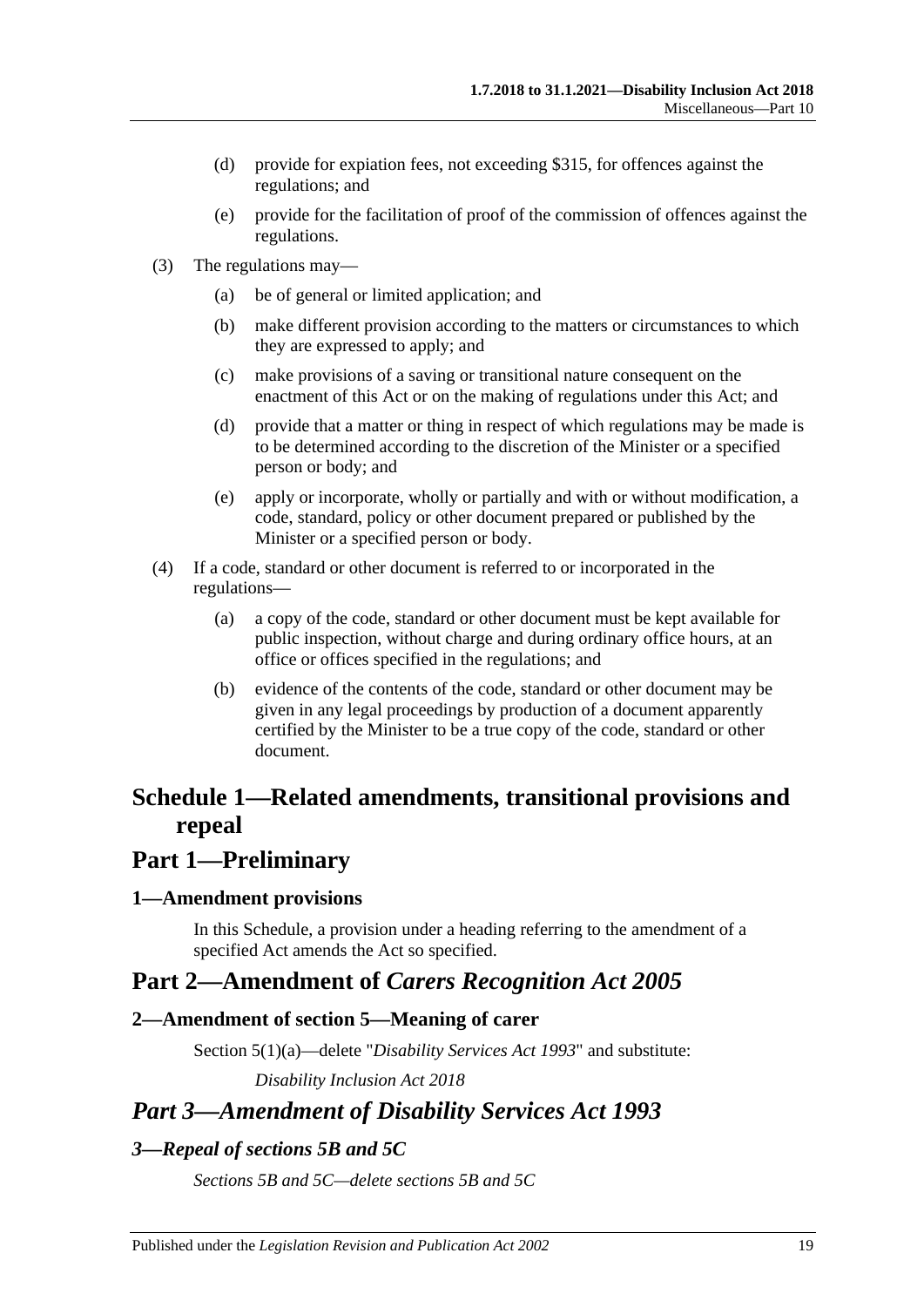#### *Note—*

*Schedule 1 Part 3 had not come into operation at the date of the publication of this version.*

## **Part 4—Amendment of** *Intervention Orders (Prevention of Abuse) Act 2009*

## <span id="page-19-0"></span>**4—Amendment of section 3—Interpretation**

Section 3(1), definition of *relevant public sector agency*—delete "*[Disability Services](http://www.legislation.sa.gov.au/index.aspx?action=legref&type=act&legtitle=Disability%20Services%20Act%201993)  Act [1993](http://www.legislation.sa.gov.au/index.aspx?action=legref&type=act&legtitle=Disability%20Services%20Act%201993)*"

## *Part 5—Repeal of Disability Services Act 1993*

### <span id="page-19-1"></span>*5—Repeal of Disability Services Act 1993*

*The [Disability Services Act](http://www.legislation.sa.gov.au/index.aspx?action=legref&type=act&legtitle=Disability%20Services%20Act%201993) 1993 is repealed.*

*Note—*

*Schedule 1 Part 5 had not come into operation at the date of the publication of this version.*